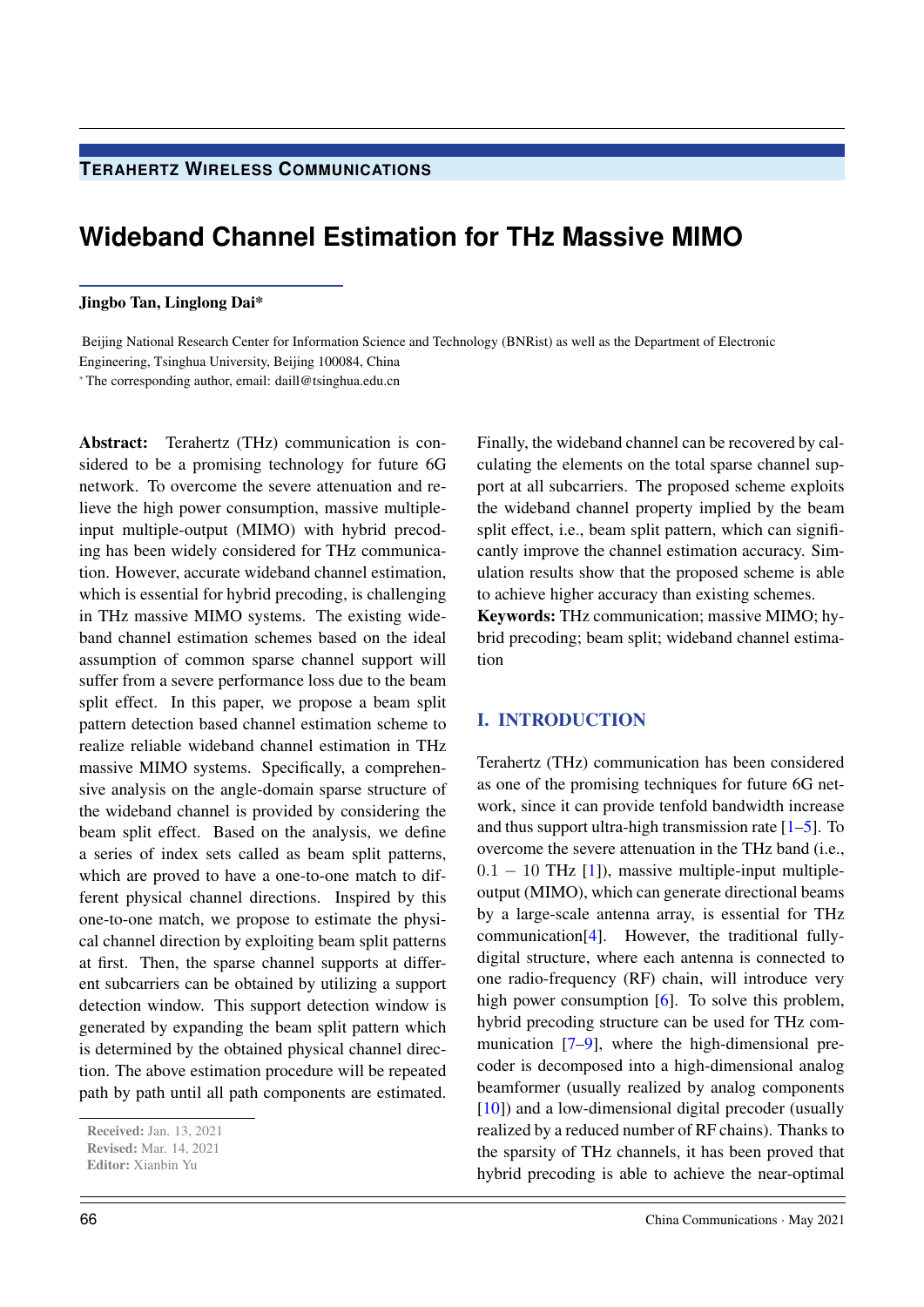achievable rate performance [7–9].

### 1.1 Prior Works

To design an efficient hybrid precoder, the highdimensional channel is essential at the base station (BS). However, channel estimation is challenging in massive MIMO systems with hybrid precoding structure  $[11]$ . Specifically, since the number of RF chains is much smaller than the number of antennas in the hybrid precoding structure, the BS cannot obtain signals at each antenna element simultaneously. As a result, to obtain sufficient observation to accurately estimate the high-dimensional channel, the channel estimation overhead of conventional channel estimation scheme, e.g., least square (LS) scheme, will be unacceptable when the number of antennas is very large [12].

To deal with this problem, exploiting channel sparsity with the help of compressive sensing algorithms for channel estimation has been widely investigated to realize low-overhead channel estimation in massive MIMO systems [13–20]. For example, a distributed compressive sensing based multi-user channel estimation scheme was proposed in [13], where the joint angle-domain channel sparsity among different users was utilized. [14] proposed an orthogonal matching pursuit (OMP) based channel estimation scheme for massive MIMO systems with hybrid precoding structure by using the angle-domain channel sparsity. Besides, a joint channel estimation and tracking scheme was also proposed based on the framework of compressive sensing in  $[15]$ . In addition, the channel estimation problem in lens-array based massive MIMO with a simple antenna switching network is investigated in [16], where a redundant dictionary and the corresponding compressive sensing based scheme are proposed.

However, these schemes in [13–16] were designed for narrowband systems. Although these narrowband schemes can be extended in wideband systems, carrying out narrowband schemes subcarrier by subcarrier will result in high complexity due to a large number of subcarriers, especially in wideband THz massive MIMO systems. To realize efficient wideband channel estimation, wideband channel estimation schemes have been proposed for millimeter-wave massive MIMO systems [18, 19]. In particular, [18] proposed a simultaneous orthogonal matching pursuit (SOMP) based scheme, where channels at different subcarriers were jointly estimated based on the assumption of common sparse channel support (i.e., the sparse channel supports at different subcarriers are the same). Besides, an OMP based wideband channel estimation scheme was proposed in [19], where the sparse channel supports at some subcarriers were independently estimated using the classical OMP algorithm, and then the wideband channel was recovered based on the common sparse channel support created by the already obtained sparse channel supports. Furthermore, [20] proposed a close-loop sparse channel estimation solution for multi-user massive MIMO systems. Unfortunately, the ideal assumption of common sparse channel support in the above two schemes is not practical for THz systems due to the beam split effect [21]. Specifically, the beam split effect can be seen as a serious situation of the widely known beam squint [22]. It means because of the wide bandwidth and a large number of antennas in THz massive MIMO systems, the spatial channel directions at different subcarriers become separated from each other in the angle-domain, i.e, locate at different angle-domain samples. The beam split effect will induce frequencydependent sparse channel supports at different subcarriers. Consequently, the assumption of common sparse channel support does not hold, which means the existing schemes for millimeter-wave massive MIMO [18, 19] will suffer from severe performance degradation in wideband THz massive MIMO systems. Although several channel estimation schemes for THz massive MIMO has been recently proposed, such as the low-rank matrix reconstruction based scheme [23] and the joint activity detection and channel estimation scheme [24], they have not considered the frequencydependent sparse channel support either. Hence, to the best of our knowledge, the wideband channel estimation in THz massive MIMO systems has not been well addressed in the literature.

### 1.2 Our Contributions

In this paper, we propose an accurate beam split pattern detection based wideband channel estimation scheme in THz massive MIMO systems. The specific contributions of this paper can be summarized as follows.

• We first analyze the angle-domain sparse structure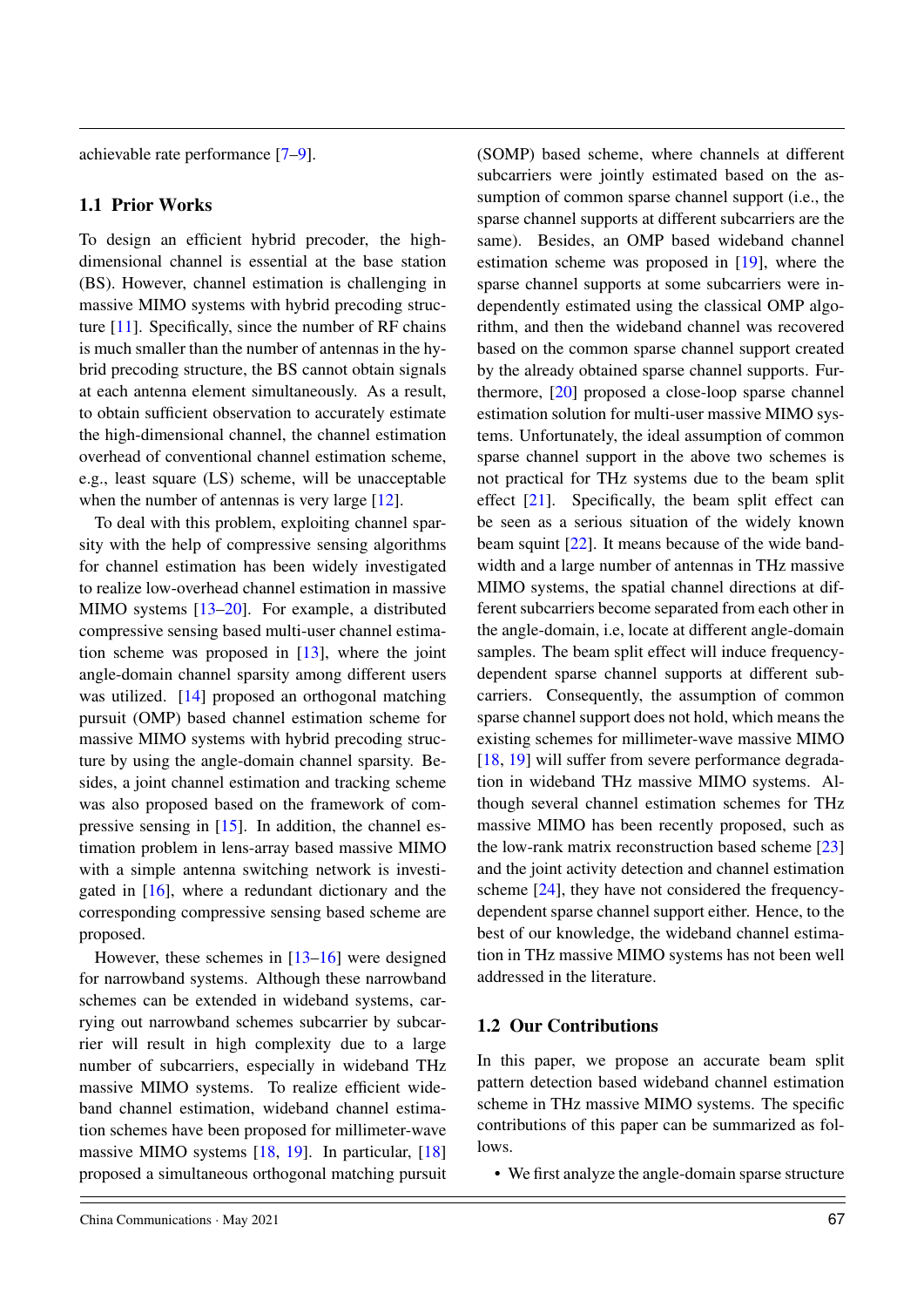of the wideband THz channel by considering the beam split effect. We prove that a series of index sets have the one-to-one match to different physical channel directions. These index sets are defined as beam split patterns, each of which is corresponding to a specific physical channel direction. By utilizing the one-to-one match between the physical channel direction and the beam split pattern, the physical channel direction can be accurately estimated.

- Based on the proof above, we propose a beam split pattern detection based wideband channel estimation scheme. For each channel path component, the physical channel direction is firstly estimated by exploiting the beam split pattern. Then, the sparse channel supports at different subcarriers are determined by using a support detection window. This support detection window is generated by expanding the beam split pattern, which is corresponding to the already obtained physical channel direction. The above procedure will be repeated path by path until all path components are considered. Finally, the wideband channel can be recovered by only calculating elements on the total sparse channel support containing sparse channel supports for different path components. Thanks to the one-to-one match between the physical channel direction and the beam split pattern, the proposed scheme can precisely estimate the physical channel directions and corresponding sparse channel supports.
- The physical channel direction estimation accuracy of the proposed scheme is analyzed, and it shows that the physical channel direction can be precisely estimated with a probability approaching 1. Extensive simulation results verify this analysis, and illustrate that the proposed beam split pattern detection based wideband channel estimation scheme can realize more accurate channel estimation than existing schemes.

### 1.3 Organization and Notation

The remainder of this paper is organized as follows. In Section II, the system model of a multi-user wideband THz massive MIMO system is introduced, and the channel estimation problem in this system is then formulated. In Section III, we first define the beam





Figure 1. *Wideband THz massive MIMO system with hybrid precoding.*

split pattern and prove the one-to-one match between the physical channel direction and the beam split pattern. Then, a beam split pattern based wideband channel estimation scheme is proposed, together with the corresponding performance and complexity analysis. Section IV illustrates the simulation results. Finally, conclusions are drawn in Section V.

*Notation:*  $(\cdot)^T$ ,  $(\cdot)^H$ ,  $(\cdot)^{\dagger}$ ,  $\|\cdot\|_F$ , and  $\|\cdot\|_k$  denote the transpose, conjugate transpose, pseudo-inverse, Frobenius norm, and  $k$ -norm of a matrix, respectively;  $|\cdot|$  denotes the absolute operator;  $H(i, j)$  denotes the element of the matrix  $H$  at the *i*-th row and the *j*-th column; If set  $\Xi = \cup_i \{(a_i, b_i)\}\text{, } H(\Xi)$  denotes the vector composed of elements  $H(a_i, b_i)$ ;  $I_N$  represents the identity matrix of size  $N \times N$ .

### II. SYSTEM MODEL

In this paper, we consider an uplink time division duplexing (TDD) based multi-user wideband THz MIMO system with orthogonal frequency division multiplexing (OFDM). The hybrid precoding structure is employed at the BS to reduce energy consumption, as shown in Figure 1. The BS equips an N-antenna uniform linear array (ULA) [25], and utilizes  $N_{\text{RF}}$  RF chains to serve  $K$  single-antenna users simultaneously with M subcarriers.

### 2.1 Channel Model

We adopt the widely used Saleh-Valenzuela multipath channel model [26] in this paper. The channel  $\mathbf{h}_m \in$  $\mathcal{C}^{N\times 1}$  between the BS and a specific user at the m-th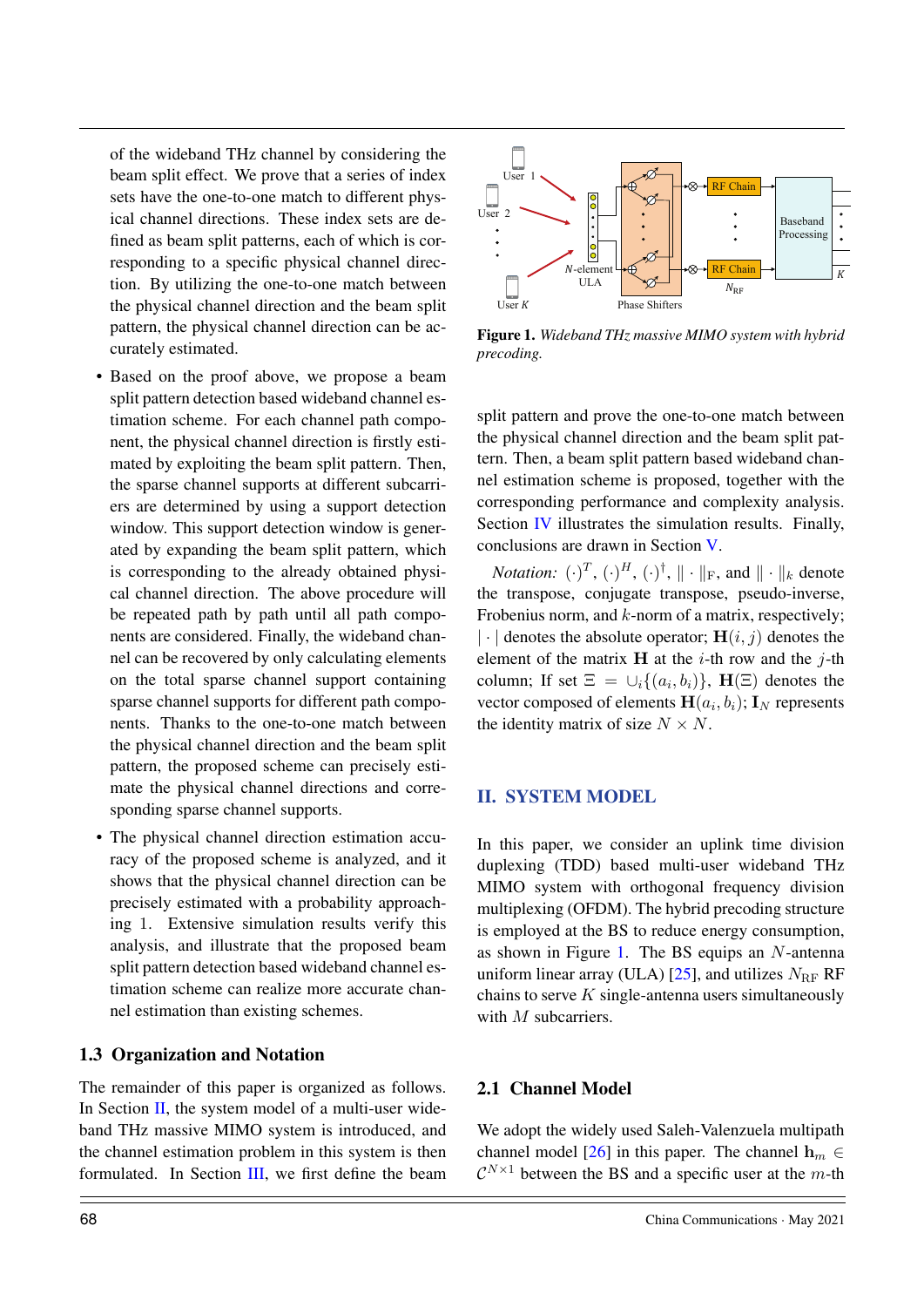subcarrer  $(m = 1, 2, \dots, M)$  can be denoted as

$$
\mathbf{h}_m = \sqrt{\frac{N}{L}} \sum_{l=1}^{L} g_l e^{-j2\pi\tau_l f_m} \mathbf{a}(\theta_{l,m}), \qquad (1)
$$

where L,  $g_l$ , and  $\tau_l$  are the number of paths, the complex path gain of the l-th path, and the time delay of the *l*-th path, respectively,  $\theta_{l,m}$  is the spatial channel direction of the  $l$ -th path at the  $m$ -th subcarrier, and  $\mathbf{a}(\theta_{l,m})$  is the steering vector of  $\theta_{l,m}$  with the following form

$$
\mathbf{a}(\theta_{l,m}) = \frac{1}{\sqrt{N}} [1, e^{-j\pi\theta_{l,m}}, e^{-j\pi 2\theta_{l,m}}, \cdots, e^{-j\pi(N-1)\theta_{l,m}}]^T.
$$
\n(2)

Futhermore, the spatial channel direction  $\theta_{l,m}$  can be represented as [26]

$$
\theta_{l,m} = \frac{2f_m}{c} d\sin\bar{\psi}_l = \frac{2f_m}{c} d\psi_l, \tag{3}
$$

where  $\bar{\psi}_l$  is the physical channel direction of the *l*-th path with  $\bar{\psi}_l \in (-\frac{\pi}{2})$  $\frac{\pi}{2}, \frac{\pi}{2}$  $(\frac{\pi}{2})$ , c denotes the light speed, d is the antenna spacing usually set as  $d = c/2f_c$  with  $f_c$ representing the central frequency,  $f_m$  is the frequency of the *m*-th subcarrier as  $f_m = f_c + \frac{B}{M}(m-1-\frac{M-1}{2})$  $\frac{-1}{2}$ with  $B$  being the bandwidth. Without loss of generality, we define  $\psi_l = \sin \bar{\psi}_l$  in (3) as the physical channel direction in this paper for expression simplicity. We can observe from (3) that unlike narrowband systems where the spatial channel direction  $\theta_{l,m} \approx \psi_l$  is frequency-independent with  $f_m \approx f_c$ , in wideband systems, the spatial channel direction  $\theta_{l,m}$  is frequency-dependent due to  $f_m \neq f_c$ . More seriously, due to the large bandwidth, the spatial channel directions  $\theta_{l,m}$  for subcarriers  $m = 1, 2, \cdots, M$  will be quite different with a large gap between each other in THz massive MIMO systems. This effect, called as the beam split effect [21], will result in a serious performance loss for existing channel estimation schemes.

The channel  $h_m$  can be transformed to its angledomain representation by a spatial discrete Fourier transform matrix  $\mathbf{F} \in \mathcal{C}^{N \times N}$ . F contains N orthogonal steering vectors covering the whole angledomain as  $\mathbf{F} = [\mathbf{a}(\bar{\theta}_1), \mathbf{a}(\bar{\theta}_2), \cdots, \mathbf{a}(\bar{\theta}_N)]^H$ , with  $\bar{\theta}_n = \frac{2n-N-1}{N}$  $\frac{N-N-1}{N}, n = 1, 2, \cdots, N$ . These physical channel directions  $\bar{\theta}_n$ ,  $n = 1, 2, \cdots, N$  can be seen as the angle-domain samples of the channel physical channel direction  $\psi_l$ . Correspondingly, the angle-domain channel  $\bar{\mathbf{h}}_m \in \mathcal{C}^{N \times 1}$  can be denoted as

$$
\bar{\mathbf{h}}_m = \mathbf{F} \mathbf{h}_m = \sqrt{\frac{N}{L}} \sum_{l=1}^{L} g_l e^{-j2\pi \tau_l f_m} \mathbf{q}_{l,m}, \quad (4)
$$

where  $q_{l,m}$  denotes the angle-domain representation of the l-th path component as

$$
\mathbf{q}_{l,m} = \mathbf{Fa}(\theta_{l,m})
$$
  
=\left[\Gamma(\theta\_{l,m} - \bar{\theta}\_1), \cdots, \Gamma(\theta\_{l,m} - \bar{\theta}\_N)\right]^T, (5)

with  $\Gamma(x) = \frac{\sin N \pi x/2}{\sin \pi x/2}$  representing the Dirichlet Sinc function [27]. Because of the power-focusing characteristic of the Dirichlet sinc function  $\Gamma(x)$ , the power of  $q_{l,m}$  focuses on a small number of elements decided by the spatial channel direction  $\theta_{l,m}$ . Additionally, since the number of scatters is limited in THz band, the number of path L is usually quite small (e.g.,  $L = 3$ ) [28]). Therefore, we can conclude that the angledomain channel  $\mathbf{h}_m$  is a sparse vector, and the sparse support of the angle-domain channel  $\bar{\mathbf{h}}_m$  is decided by spatial channel directions  $\theta_{l,m}$  for  $m = 1, 2, \cdots, M$ .

#### 2.2 Problem Formulation

In TDD systems, uplink channel estimation is carried out at the BS based on the received pilots transmitted by users. As orthogonal pilots are widely used [26], we can consider an arbitrary user without loss of generality for uplink channel estimation. By utilizing the sparsity of the angle-domain channel, the wideband channel estimation problem can be formulated as a joint sparse recovery problem.

Specifically, we denote  $s_{m,p}$  as the transmitted pilot at the  $m$ -th subcarrier in the time slot  $p$ . Then, the received pilots  $y_{m,p} \in \mathcal{C}^{N_{\text{RF}} \times 1}$  at the m-th subcarrier is

$$
\mathbf{y}_{m,p} = \mathbf{A}_p \mathbf{h}_m s_{m,p} + \mathbf{A}_p \mathbf{n}_{m,p}
$$
  
\n
$$
\stackrel{(a)}{=} \mathbf{A}_p \mathbf{F}^H \bar{\mathbf{h}}_m s_{m,p} + \mathbf{A}_p \mathbf{n}_{m,p},
$$
\n(6)

where (a) comes from (4),  $\mathbf{A}_p \in \mathcal{C}^{N_{\text{RF}} \times N}$  is the frequency-independent analog combining matrix satisfying  $|\mathbf{A}_p(i,j)| = \frac{1}{\sqrt{2}}$  $\frac{1}{\overline{N}}$  due to the hardware restriction (e.g., realized by phase-shifters  $[29]$ )<sup>1</sup>, and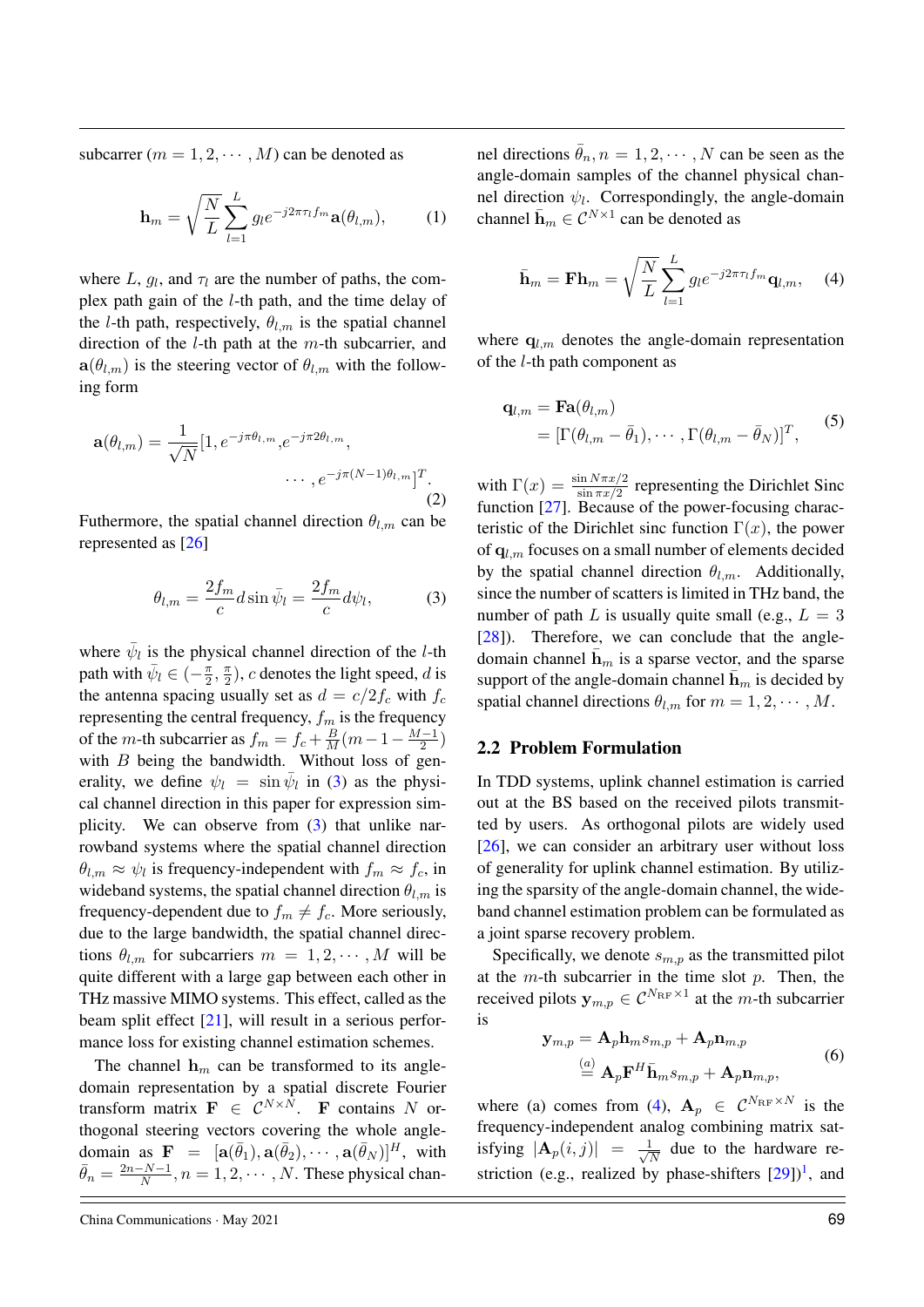

Figure 2. *Illustration of the physical channel direction estimation with*  $\psi_1 = \bar{\theta}_3$ ,  $\psi_2 = \bar{\theta}_5$ , where  $\mathbf{Q} = \mathbf{Q}_3 + \mathbf{Q}_5$ : (a) *Correct physical channel direction*  $\psi_1 = \bar{\theta}_3$  *can be estimated, since the BSP*  $\Xi_3$  *can exactly capture the channel power incurred by the physical channel direction*  $\bar{\theta}_3$ ; (b) The existing assumption of a common sparse support will result in an *incorrect estimate*  $\psi_1 = \bar{\theta}_4$ *, because the highest power is captured at*  $\bar{\theta}_4$  *when common support detection window is utilized to estimate the physical channel direction.*

 $\mathbf{n}_{m,p} \in \mathcal{C}^{N \times 1}$  denotes the noise following the distribution  $\mathbf{n}_{m,p} \sim \mathcal{CN}(0,\sigma^2 \mathbf{I}_N)$  with  $\sigma^2$  being the noise power. Define  $P$  as the length of transmitted pilots and assume  $s_{m,p} = 1$  for  $p = 1, 2, \cdots, P$ . Thus, the overall received pilots at the  $m$ -th subcarrier  $\bar{\mathbf{y}}_m = [\mathbf{y}_{m,1}^T, \mathbf{y}_{m,2}^T, \cdots, \mathbf{y}_{m,P}^T]^T \in \mathcal{C}^{N_{\text{RF}}P \times 1}$  can be denoted as

$$
\bar{\mathbf{y}}_m = \bar{\mathbf{A}} \bar{\mathbf{h}}_m + \bar{\mathbf{n}}_m,\tag{7}
$$

where  $\bar{\mathbf{A}} = [\mathbf{A}_1^T, \mathbf{A}_2^T, \cdots, \mathbf{A}_P^T]^T \in \mathcal{C}^{N_{\text{RF}}P \times N}$ denotes the overall observation matrix,  $\bar{\mathbf{n}}_m$  is the effective noise satisfying  $\bar{\mathbf{n}}_m$  $[\textbf{n}^T_{m,1}\textbf{A}^T_1,\textbf{n}^T_{m,2}\textbf{A}^T_2,\cdots,\textbf{n}^T_{m,P}\textbf{A}^T_P]$  $T \in \mathcal{C}^{N_{\rm RF}P\times 1}.$ Generally, as a result of channel correlation, channels at different subcarrier frequencies can be estimated jointly. Therefore, we rewrite (7) as

$$
\mathbf{Y} = \bar{\mathbf{A}}\mathbf{H} + \mathbf{N},\tag{8}
$$

where we have  $Y = [\bar{y}_1, \bar{y}_2, \cdots, \bar{y}_M],$   $H =$  $[\bar{\mathbf{h}}_1, \bar{\mathbf{h}}_2, \cdots, \bar{\mathbf{h}}_M]$ , and  $\mathbf{N} = [\bar{\mathbf{n}}_1, \bar{\mathbf{n}}_2, \cdots, \bar{\mathbf{n}}_M]$ .

We can observe from  $(8)$  that the wideband channel estimation problem is formulated as a joint sparse recovery problem, where the target is to recover the wideband sparse angle-domain channel H based on the observation matrix  $\overline{A}$  and the received pilots  $\overline{y}_m$ . The sparsity of the channel H makes compressive sensing algorithms efficient with a significantly reduced length of pilots, i.e.,  $N_{\text{RF}}P \ll N$  [18]. Moreover, to further reduce the length of pilots and improve the channel estimation accuracy, existing wideband channel estimation schemes make use of the channel correlation by assuming channels at different subcarrier frequencies have a common sparse channel support [18, 19]. However, the ideal assumption of common sparse channel support may not hold in THz massive MIMO systems. Specifically, since the spatial channel direction  $\theta_{l,m}$  in (2) is frequency-dependent due to the beam split effect  $[21]$ , the sparse supports of channels  $\bar{\mathbf{h}}_m$  at different subcarrier frequencies for  $m = 1, 2, \dots, M$  should be quite different. This frequency-dependent sparse channel support will result in a severe performance loss for existing channel estimation schemes [18, 19]. Consequently, an accurate wideband channel estimation scheme is essential for THz massive MIMO systems.

# III. BEAM SPLIT PATTERN DETECTION BASED CHANNEL ESTIMATION

In this section, we first define the beam split pattern based on the channel sparse structure, and reveal the one-to-one match between the physical channel direction and the beam split pattern. Then, by utilizing the one-to-one match, we propose the beam split pattern detection based channel estimation scheme to improve the estimation accuracy. Finally, the estimation accuracy analysis and complexity analysis of the proposed scheme are provided.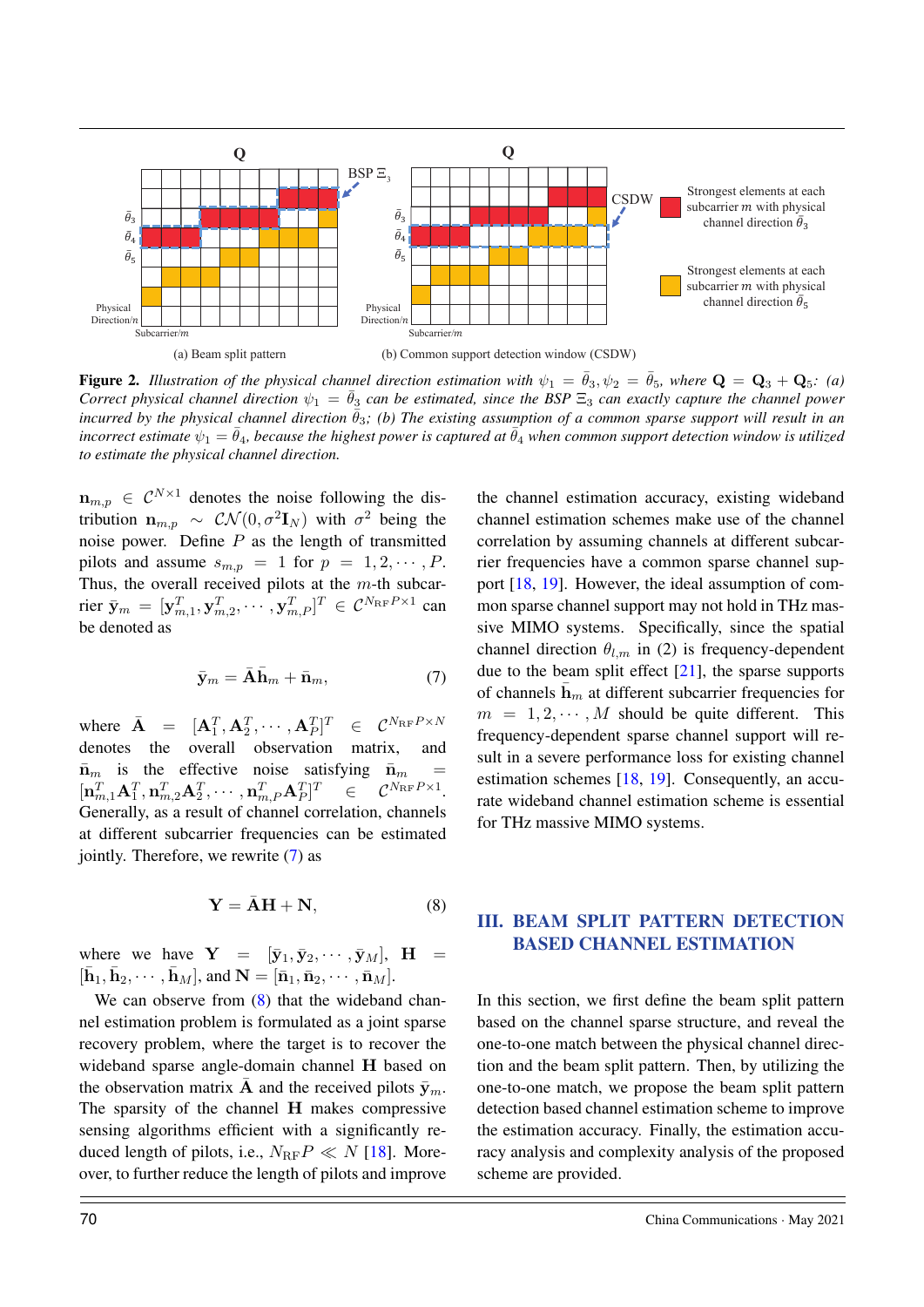## 3.1 Beam Split Pattern of Wideband THz Channel

As described in Subsection 2.2, the beam split effect induces distinct spatial channel directions  $\theta_{lm}$ , i.e., different sparse supports of  $\bar{\mathbf{h}}_m$ , at different subcarriers. Hence, it is hard to detect sparse channel supports accurately by using a common support detection window (SDW) at all subcarriers, like in existing schemes [18, 19]. To solve this problem, we reveal the oneto-one match between the physical channel direction  $\psi_l$  and a specific indexes set, which is defined as the beam split pattern (BSP). Specifically, the BSP contains the element indexes of the angle-domain channel with the largest power at each subcarrier. The following Lemma 1 provides a specific definition of BSP, and proves the one-to-one match between the physical channel direction and the BSP.

Lemma 1. *Considering an arbitrary path component with the physical channel direction*  $\psi_l$ *, we define*  $\mathbf{Q}_n = [\mathbf{q}_{l,1}, \mathbf{q}_{l,2}, \cdots, \mathbf{q}_{l,M}]$  *and*  $n_1 \in \{1, 2, \cdots, N\}.$ *When we assume the physical channel direction*  $\psi_l$  *locates on the angle-domain samples*  $\bar{\theta}_n$  *with*  $\psi_l = \bar{\theta}_n$ *, the BSP*  $\Xi_n$  *defined as* 

$$
\Xi_n = \bigcup_{m=1}^M \left\{ \left( \arg \min_{n_1} |\frac{f_m}{f_c}\bar{\theta}_n - \bar{\theta}_{n_1}|, m \right) \right\} \tag{9}
$$

*has a one-to-one match to the physical channel direction*  $\bar{\theta}_n$ *.* 

*Proof.* According to the analysis in [30], the element index  $n_{l,m}^{\text{max}}$  of the angle-domain representation  $\mathbf{q}_{l,m}$ with the largest power is

$$
n_{l,m}^{\max} = \arg\min_{n_1} |\theta_{l,m} - \bar{\theta}_{n_1}|
$$
  
\n
$$
\stackrel{(a)}{=} \arg\min_{n_1} |\frac{f_m}{f_c} \psi_l - \bar{\theta}_{n_1}|
$$
  
\n
$$
\stackrel{(b)}{=} \arg\min_{n_1} |\frac{f_m}{f_c} \bar{\theta}_n - \bar{\theta}_{n_1}|,
$$
\n(10)

where  $n_1 \in \{1, 2, \dots, N\}$ , (a) comes from (3) and  $d = c/2f_c$ , and (b) comes from the assumption  $\psi_l =$  $\theta_n$ . Considering the definition of BSP in (9) and (10), we can conclude that the elements in BSP  $\Xi_n$  are  $(n_{l,m}^{\max},m), m = 1, 2, \cdots, M$ . These elements are the element indexes of each column of matrix  $\mathbf{Q}_n$  with the

China Communications · May 2021  $\sqrt{71}$ 

largest power. Denote  $\psi_{l'} = \bar{\theta}_{n'} = \bar{\theta}_n + \frac{2b}{N}$  $\frac{2b}{N}$  as a physical channel direction different from  $\psi_l = \theta_n$ , where  $b$  is a non-zero integer. Based on  $(10)$ , for the M-th subcarrier, we can obtain

$$
n_{l',m}^{\max} = \arg\min_{n_1} |\frac{f_M}{f_c}(\bar{\theta}_n + \frac{2b}{N}) - \bar{\theta}_{n_1}|
$$
  
= 
$$
\arg\min_{n_1} |\frac{f_M}{f_c}\bar{\theta}_n - (\bar{\theta}_{n_1} - \frac{2bf_M}{Nf_c})|.
$$
 (11)

Since  $f_M > f_c$ , we can simply get the element index  $n_{l'm}^{\text{max}}$  $\int_{l',m}^{\text{max}}$  with the largest power for the physical channel direction  $\psi_{l'}$  at the M-th subcarrier satisfies  $|n_{\iota}^{\max}$  $\lim_{l',M} - n_{l,M}^{\max} \ge b$ , based on (10) and (11). Thus, for a specific path component with the physical channel direction  $\psi_l$ , the power captured by the BSP  $\Xi_n$  of  $\mathbf{Q}_n$ satisfies

$$
\|\mathbf{Q}_{n}(\Xi_{n})\|_{2}^{2}
$$
\n
$$
= \sum_{m=1}^{M-1} \Gamma^{2}(\frac{f_{m}}{f_{c}}\bar{\theta}_{n} - n_{l,m}^{\max}) + \Gamma^{2}(\frac{f_{M}}{f_{c}}\bar{\theta}_{n} - n_{l,M}^{\max})
$$
\n
$$
\overset{(a)}{\geq} \sum_{m=1}^{M-1} \Gamma^{2}(\frac{f_{m}}{f_{c}}\bar{\theta}_{n} - n_{l,m}^{\max}) + \Gamma^{2}(\frac{f_{M}}{f_{c}}\bar{\theta}_{n} - n_{l',M}^{\max})
$$
\n
$$
\geq \|\mathbf{Q}_{n}(\Xi_{n'})\|_{2}^{2},
$$
\n(12)

where (*a*) comes from  $|n_{l' M}^{\text{max}}|$  $\max_{l',M} - n_{l,M}^{\max} | \geq b.$  (12) implies that when the physical channel direction  $\psi_l = \bar{\theta}_n$ , the BSP  $\Xi_n$  can capture the most power of  $\mathbf{Q}_n$  compared with the BSP  $\Xi_{n'}$  of other physical channel directions  $\theta_{n'}$ . This means the BSP  $\Xi_n$  corresponds to a unique physical channel direction  $\bar{\theta}_n$ . Therefore, considering the BSP  $\Xi_n$  is defined by the physical channel direction in (9), we can conclude a one-to-one match between the physical channel direction  $\bar{\theta}_n$  and the BSP  $\Xi_n$ .

**Lemma 1** indicates that the BSP  $\Xi_n$  can be utilized to estimate the physical channel direction  $\psi_l$ , since it can be seen as a specific feature of the physical channel direction. Figure 2 compares the BSP and the common support detection window utilized in existing schemes [18, 19] on physical channel direction estimation. We can see from Figure 2 (a) that since the  $BSP \Xi_3$  can exactly capture the channel power induced by channel path with physical channel direction  $\bar{\theta}_3$ , the correct physical channel direction  $\psi_1 = \bar{\theta}_3$  can be detected. However, when the common support detec-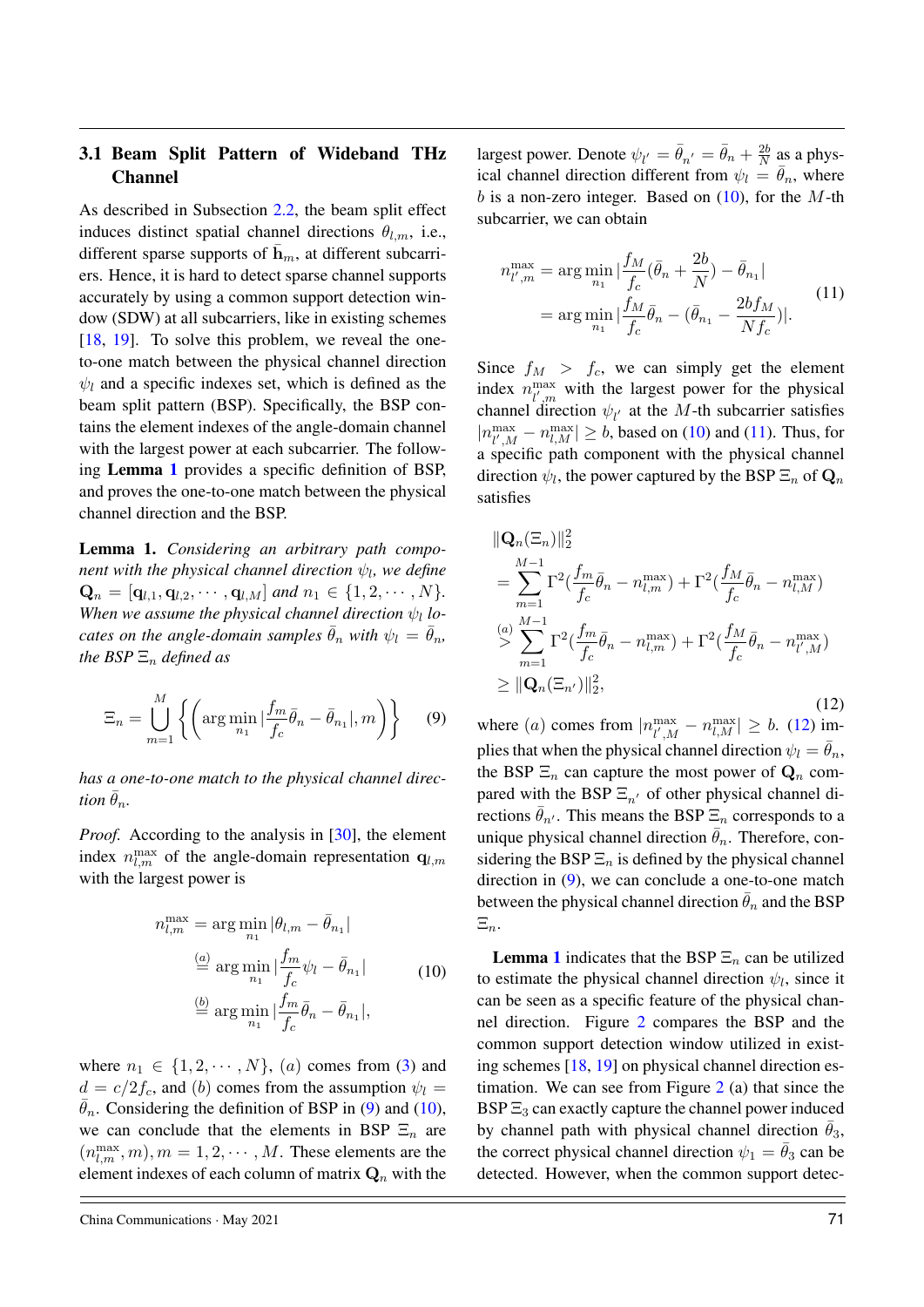tion window is exploited as shown in Figure 2 (b), the common support detection window captures the most power at  $\bar{\theta}_4$ . This is because due to the beam split effect, the path with physical channel direction  $\psi_1 = \bar{\theta}_3$ and  $\psi_2 = \bar{\theta}_5$  both generate channel power at  $\bar{\theta}_4$ . As a result, the common support detection window may cause estimation error. Then, the following Lemma 2 provides some insights on how to determine the sparse support of the channel based on the BSP.

**Lemma 2.** Define  $\bigcup_{b=-\Delta}^{\Delta} \Theta_N(\Xi_n + b)$  as the SDW *which is generated by expanding the BSP*  $\Xi_n$ *, where*  $\Theta_N(\Xi_n+b)$  *is defined as the set composed of elements*  $as$  ( $\Theta_N(a+b), e$ ) *when*  $(a, e)$  *belongs to the BSP*  $\Xi_n$ *with*  $\Theta_N(x) = \text{mod } N(x-1) + 1$ *, and*  $\Delta$  *is the size of the SDW. When the physical channel direction*  $\psi_l$ *locates on the angle-domain samples*  $\bar{\theta}_n$  *as*  $\psi_l = \bar{\theta}_n$ , *the ratio* γ *between the power captured by the SDW of*  $\mathbf{Q}_n$  *and the power of*  $\mathbf{Q}_n$  *can be denoted as* 

$$
\gamma = \frac{1}{2N} \sum_{b=-\Delta}^{\Delta} \int_{-\frac{1}{N}}^{\frac{1}{N}} \Gamma^2 \left( \Delta \theta - \frac{2b}{N} \right) d\Delta \theta. \tag{13}
$$

*Proof.* Based on the definition of  $\gamma$ , we have

$$
\gamma = \frac{\sum_{b=-\Delta}^{\Delta} \|\mathbf{Q}_n(\Theta_N(\Xi_n + b))\|_F^2}{\|\mathbf{Q}_n\|_F^2}.
$$
 (14)

Since  $\|\mathbf{Q}_n\|_F^2 = \sum_{m=1}^M \|\mathbf{q}_{l,m}\|_F^2 = MN^2$  and the definition of the SDW is  $\bigcup_{b=-\Delta}^{\Delta} \Theta_N(\Xi_n + b)$ , we can obtain

$$
\gamma = \frac{1}{MN^2} \sum_{b=-\Delta}^{\Delta} \sum_{m=1}^{M} \Gamma^2(\theta_{l,m} - \bar{\theta}_{n_{l,m}^{\max}+b}).
$$
 (15)

Then, considering  $\bar{\theta}_{n_{l,m}^{\max}+b} = \bar{\theta}_{n_{l,m}^{\max}} + \frac{2b}{N}$  $\frac{2b}{N}$  and denoting  $\Delta\theta_m = \theta_{l,m} - \bar{\theta}_{n_{l,m}^{\max}}$ , (15) can be converted into

$$
\gamma = \frac{1}{MN^2} \sum_{b=-\Delta}^{\Delta} \sum_{m=1}^{M} \Gamma^2 (\Delta \theta_m - \frac{2b}{N}).
$$
 (16)

From (10), we know that the range of  $\Delta\theta_m$  is  $\Delta\theta_m \in$  $\left[-\frac{1}{\lambda}\right]$  $\frac{1}{N}$ ,  $\frac{1}{N}$  $\frac{1}{N}$ . Since the number of subcarriers M is usually large (e.g.,  $M = 512$ ), we assume  $\Delta\theta_m$  distributes uniformly in its range, i.e.,  $\Delta\theta_m = -\frac{1}{N} + \frac{1}{N}$  $(m-1)\frac{2}{NM}$ . Therefore, the summation on m in (16)

can be rewritten by an integration form as

$$
\sum_{m=1}^{M} \Gamma^2 (\Delta \theta - \frac{2b}{N}) = \frac{MN}{2} \int_{-\frac{1}{N}}^{\frac{1}{N}} \Gamma^2 (\Delta \theta - \frac{2b}{N}) d\Delta \theta.
$$
\n(17)

According to  $(16)$  and  $(17)$ ,  $(13)$  can be proved.

Lemma 2 indicates that the SDWs generated by expanding the BSP  $\Xi_n$  can capture most power of  $\mathbf{Q}_n$ . For instance, when  $f_c = 100$  GHz,  $B = 15$ GHz,  $N = 256$ ,  $M = 512$ , and  $\psi_l = \bar{\theta}_{40}$ ,  $\gamma =$  $97.7\%$  power of  $\mathbf{Q}_{40}$  can be captured by the SDW  $\bigcup_{b=-4}^{4} \Theta_N(\Xi_{40} + b)$ . In contrast, when the physical channel direction  $\psi_l \neq \bar{\theta}_n$ , e.g.,  $\psi_l = \bar{\theta}_{50}$ , we can only capture  $\gamma = 0.6\%$  power of  $\mathbf{Q}_{50}$  by utilizing the SDW  $\bigcup_{b=-4}^{4} \Theta_N(\Xi_{40} + b)$ . This observation means that after the physical channel direction  $\psi_l$  is estimated by the BSP, the sparse channel supports at different subcarriers for the l-th path component can de directly obtained from the SDWs determined by the BSP.

### 3.2 Beam Split Pattern Detection Based Channel Estimation Scheme

Based on the BSP discussed above, we propose a beam split pattern detection (BSPD) based channel estimation scheme. The key idea is to estimate the physical channel direction  $\psi_l$  by using the BSP at first, and then recover the sparse elements of the l-th path component by using the SDW generated by expanding the BSP. The above procedure will be carried out successively path by path until all path components are estimated.

The pseudo-code of the proposed BSPD based channel estimation scheme is shown in Algorithm 1. Firstly, we initialize the residual matrix  $U \in$  $\mathcal{C}^{PN_{\text{RF}} \times M}$  as  $\mathbf{U} = [\mathbf{u}_1, \mathbf{u}_2, \cdots, \mathbf{u}_M] = \mathbf{Y}$ , where  $\mathbf{u}_m$ denotes the residual for the  $m$ -th subcarrier. After that, we generate N BSPs  $\Xi_n$ ,  $n = 1, 2, \cdots, N$  according to  $(9)$  in step 2. Then, for the *l*-th path component, we estimate the physical channel direction  $\psi_l$  based on Lemma 1. Specifically, inspired by the idea in OMP or SOMP based scheme, we first calculate the correlation matrix C as  $C = \overline{A}^H U$  in step 4. In step 5, we utilize BSPs to capture the power of the correlation matrix C, and determine the index  $n_l^*$  of the physical channel direction of the l-th path component as

$$
n_l^* = \arg\max_n \|\mathbf{C}(\Xi_n)\|_F. \tag{18}
$$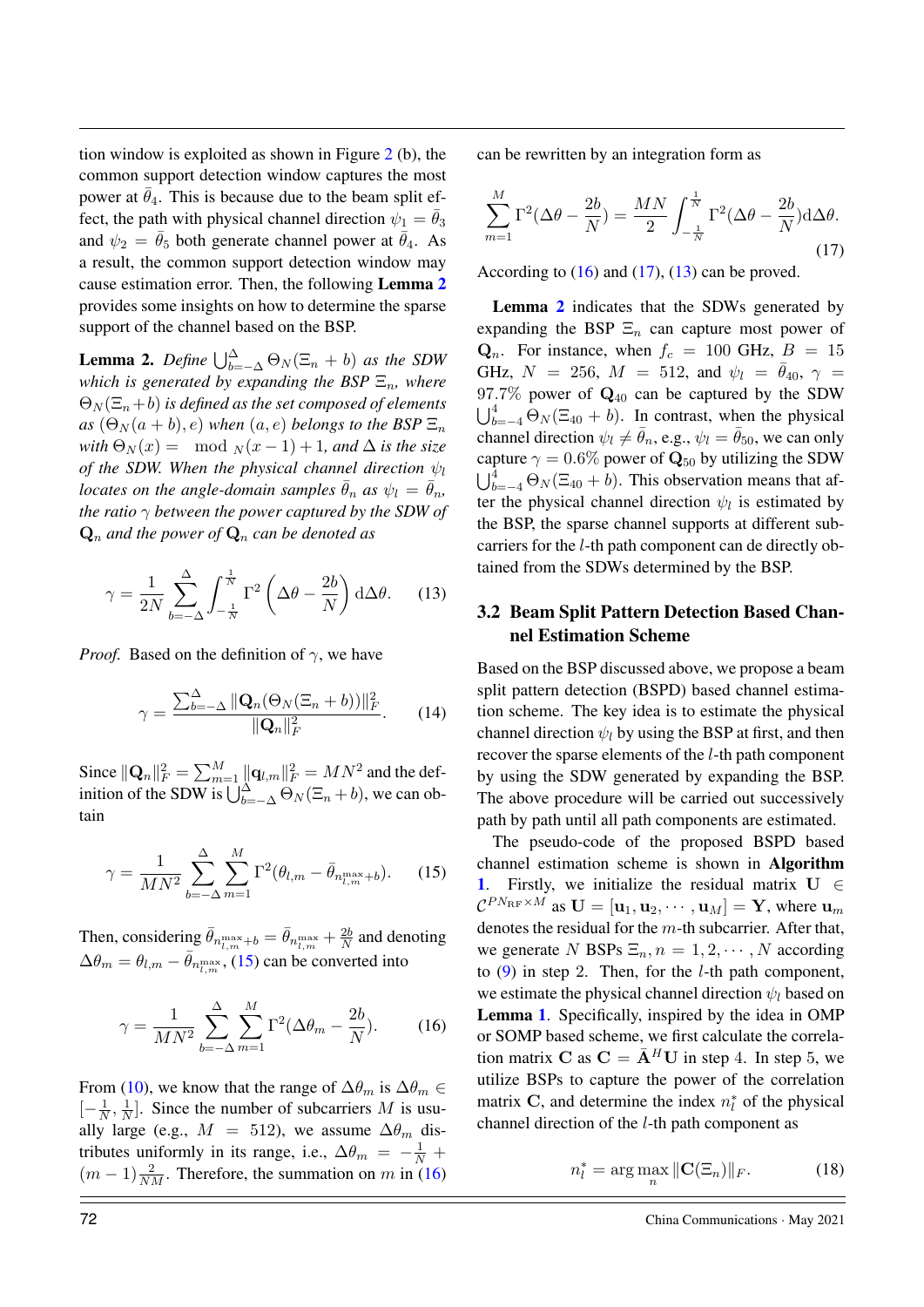Algorithm 1. *BSPD based channel estimation scheme.*

### Require:

Observation matrix:  $Y$ ; Combining matrix:  $\overline{A}$ Number of path components: L; SDWs size:  $\Delta$ Ensure:

# Estimated angle-domain channel  $H$  $[\hat{\mathbf{h}}_1, \hat{\mathbf{h}}_2, \cdots, \hat{\mathbf{h}}_M]$ 1:  ${\bf U} = [{\bf u}_1, {\bf u}_2, \cdots, {\bf u}_M] = {\bf Y}$ 2:  $\Xi_n = \bigcup_{m=1}^M \left\{ \left( \arg \min_{n_1} \left| \frac{f_m}{f_c} \right| \right) \right\}$  $\left\{\frac{f_m}{f_c}\bar{\theta}_n - \bar{\theta}_{n_1}|, m\right\}\right\},$ 3: for  $l \in \{1, 2, \dots, L\}$  do 4:  $\mathbf{C} = \bar{\mathbf{A}}^H \mathbf{U}$ 5:  $n_l^* = \arg \max_n ||\mathbf{C}(\Xi_n)||_F$ 6:  $\Upsilon_l = \bigcup_{-\Delta}^{\Delta} \Theta_N (\Xi_{n_l^*} + \Delta)$ 7: **for**  $m \in \{1, 2, \cdots, M\}$  do 8:  $\Upsilon_{l,m} = \{i|(i,m) \in \Upsilon_l\}$ 9:  $\mathbf{\hat{s}}_{l,m} = \mathbf{0}_{N \times 1}, \hat{\mathbf{s}}(\Upsilon_{l,m}) = \bar{\mathbf{A}}^\dagger(:,\Upsilon_{l,m}) \mathbf{u}_m$ 10:  $\mathbf{u}_m = \mathbf{u}_m - \bar{\mathbf{A}}(:, \Upsilon_{l,m})\hat{\mathbf{s}}_{l,m}(\Upsilon_{l,m})$ 11: end for 12: end for 13: for  $m \in \{1, 2, \cdots, M\}$  do 14:  $\Omega_m = \Upsilon_{1,m} \cup \Upsilon_{2,m} \cup \cdots \cup \Upsilon_{L,m}$ 15:  $\hat{\mathbf{h}}_m = \mathbf{0}_{N \times 1}, \hat{\mathbf{h}}_m(\Omega_m) = \bar{\mathbf{A}}^\dagger(:,\Omega_m)\bar{\mathbf{y}}_m$ 16: end for 17: **return**  $\hat{\mathbf{H}} = [\hat{\mathbf{h}}_1, \hat{\mathbf{h}}_2, \cdots, \hat{\mathbf{h}}_M]$

Thanks to the one-to-one match between the physical channel direction and the BSP in Lemma 1, (18) can guarantee the accuracy of the estimation on physical channel direction  $\psi_l = \bar{\theta}_{n_l^*}$ . After the physical channel direction  $\psi_l$  is obtained, sparse channel supports at different subcarriers can be decided according to Lemma 2. In step 6, we obtain the sparse channel supports  $\Upsilon_l$  at different subcarriers for the *l*-th path component from the SDW generated by expanding the BSP, which is decided by the estimated physical channel direction  $\bar{\theta}_{n_l^*}$  as  $\Upsilon_l = \bigcup_{-\Delta}^{\Delta} \Theta_N(\Xi_{n_l^*} + \Delta)$ . Then, the influence of the l-th path component is removed to estimate remained path components. Specifically, we calculate the sparse channel support of the  $l$ -th path at the  $m$ -th subcarrier  $\Upsilon_{l,m}$  in step 8 as  $\Upsilon_{l,m} = \{i|(i,m) \in \Upsilon_l\}.$ After that, in step 9, non-zero elements of the *l*-th path components at the m-th subcarrier  $\hat{\mathbf{s}}_{l,m}$  are calculated according to the LS algorithm as

$$
\hat{\mathbf{s}}_{l,m} = \mathbf{0}_{N \times 1}, \quad \hat{\mathbf{s}}(\Upsilon_{l,m}) = \bar{\mathbf{A}}^{\dagger}(:,\Upsilon_{l,m})\mathbf{u}_m. \quad (19)
$$

In step 10, we can remove the influence of the  $l$ -th path and update the residual matrix as

$$
\mathbf{u}_m = \mathbf{u}_m - \bar{\mathbf{A}}(:, \Upsilon_{l,m})\hat{\mathbf{s}}_{l,m}(\Upsilon_{l,m}).
$$
 (20)

The procedure above is carried out  $L$  times until the sparse channel supports of all path components are estimated, where the number of path components L can be obtained from channel measurement in advance [28]. Finally, the angle-domain channel  $\bar{\mathbf{h}}_m$ ,  $m = 1, 2, \cdots, M$  is estimated based on these sparse channel supports. In specific, we calculate the sparse channel support of the  $m$ -th subcarrier as  $\Omega_m = \Upsilon_{1,m} \cup \Upsilon_{2,m} \cup \cdots \cup \Upsilon_{L,m}$  in step 14. Then, we could obtain the estimated sparse angle-domain channel as

$$
\hat{\mathbf{h}}_m = \mathbf{0}_{N \times 1}, \hat{\mathbf{h}}_m(\Omega_m) = \hat{\mathbf{A}}^\dagger \bar{\mathbf{y}}_m,\tag{21}
$$

where  $\bar{y}_m$  represents the overall received pilots at the m-th subcarrier.

Notice that although the proposed scheme is inspired by the SOMP algorithm in [18, 31], the proposed scheme has a major difference from the SOMP based scheme on how to detect the sparse channel supports. Specifically, in SOMP based scheme, the sparse supports are supposed to satisfy the common sparse support assumption. Therefore, the sparse supports are detected column by column where each column corresponds to a physical channel direction. On the contrary, the proposed scheme utilizes a two-step procedure to obtain sparse channel supports. Firstly, the physical channel directions are detected by using the defined BSP to capture the power of the channel. The elements in the BSP are determined by the beam split effect and not locate on a common position, which is quite different from the SOMP based scheme. Secondly, after the physical channel directions are obtained, the sparse supports are generated by expanding the BSPs which are determined by the obtained physical channel directions. Due to the beam split effect in the wideband THz massive MIMO channel, the ideal common sparse support assumption is not reasonable. Thus, the SOMP based scheme will face performance loss. While, since the proposed scheme makes use of the frequency-dependent sparse channel supports implied by the beam split effect, it can correctly de-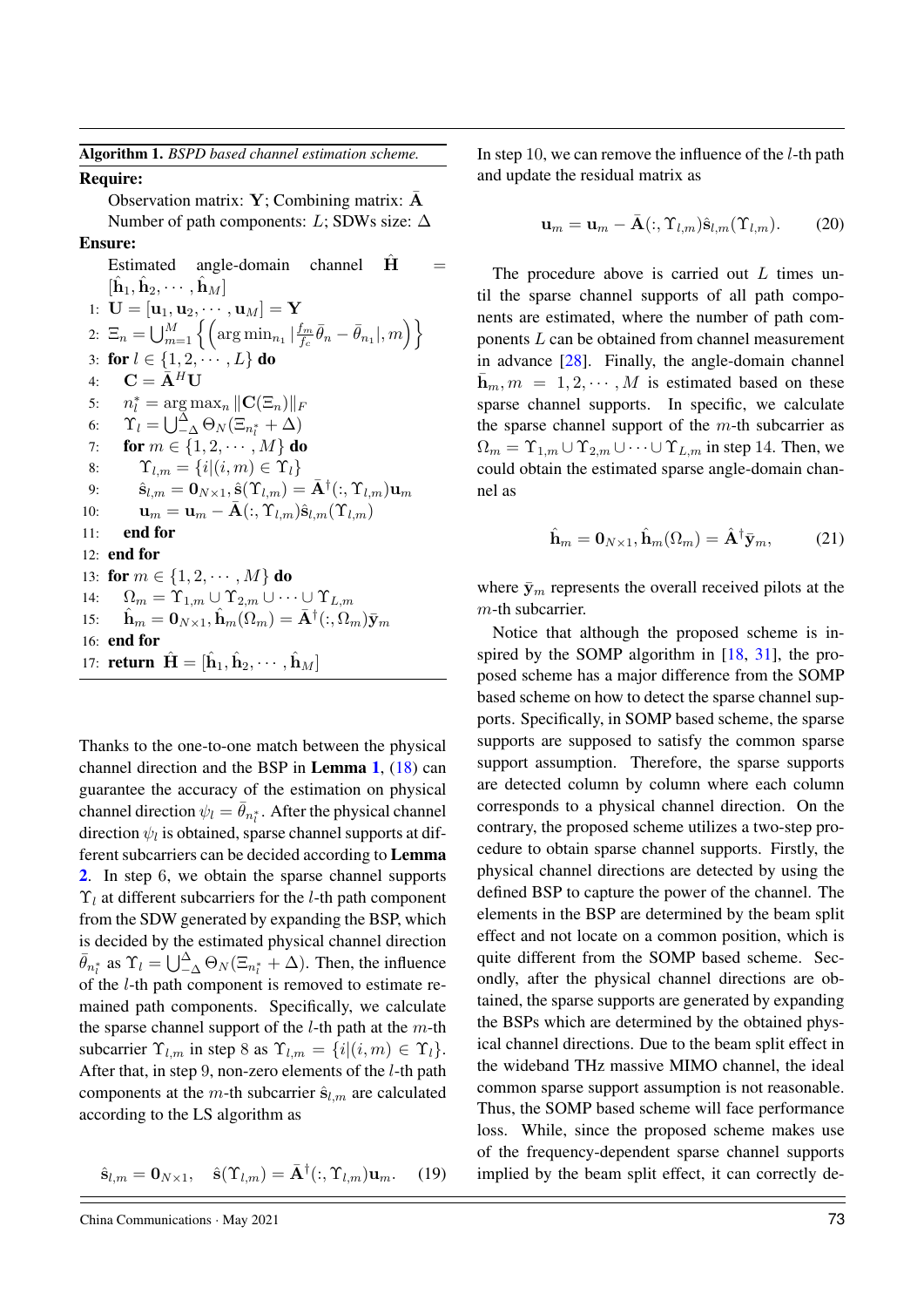tect the physical channel directions and corresponding sparse channel supports. Hence, the proposed scheme can achieve a better channel estimation accuracy.

### 3.3 Performance Analysis

In this subsection, we will analyze the estimation accuracy on physical channel directions  $\psi_l$  of our proposed BSPD based channel estimation scheme. We prove that the physical channel directions  $\psi_l$  with  $l =$  $1, 2, \dots, L$  can be estimated precisely with a certain probability. Note that in the following analysis, we assume the physical channel direction for the *l*-th path component locates on the angle-domain samples satisfying  $\psi_l = \bar{\theta}_{n_l}$ , which will only lead to a negligible physical channel direction estimation error when the number of antennas is huge in THz massive MIMO systems.

Firstly, we rewrite the angle-domain channel H in  $(8)$  to decouple different path components in H. Specifically, we define  $\Upsilon_n$  as the set containing all the index i in the n-th BSP  $\Xi_n$  with  $\Upsilon_n = \{i | (i, m) \in$  $\Xi_n$ ,  $m = 1, 2, \cdots, M$ . For the *l*-th path component, since the rows indexed by  $\Upsilon_{n_l}$  contains all the elements in BSP  $\Xi_{n_l}$ , most of its power can be captured by  $\mathbf{Q}_{n_l}(\Upsilon_{n_l},.)$ . Based on this property, we rewrite the angle-domain channel H as  $H = VB$ . The matrix  $\mathbf{B} \in C^{\sum_{n=1}^{N} |\Upsilon_n| \times M}$  is defined as  $\mathbf{B} =$  $[\mathbf{B}_1^H, \mathbf{B}_2^H, \cdots, \mathbf{B}_N^H]$ , where

$$
\mathbf{B}_n = \begin{cases} \mathbf{H}(\Upsilon_n, :), & n \in \{n_1, n_2, \cdots, n_L\}, \\ \mathbf{0}_{|\Upsilon_n| \times M}, & n \notin \{n_1, n_2, \cdots, n_L\}, \end{cases}
$$
 (22)

with  $\mathbf{H}(\Upsilon_{n_l,:}) = g_l \mathbf{Q}_{n_l}(\Upsilon_{n_l,:}).$  Correspondingly,  $\mathbf{V} \in \mathcal{C}^{N \times \sum_{n=1}^{N} |\Upsilon_n|}$  becomes a transformation matrix with  $V = [V_1, V_2, \cdots, V_N]$ , where the *i*-th column of  $V_n \in C^{N \times |\Upsilon_n|}$  only has one nonzero element at the index  $\Upsilon_n(i)$  with  $\Upsilon_n(i)$  representing the *i*-th element in the set  $\Upsilon_n$ . This transformation  $H = VB$  can convert the angle-domain channel H into a block-wise form, where each path component is corresponding to a specific block in B.

With the help of the transformation  $H = VB$ , we can rewrite  $(8)$  as

$$
\mathbf{Y} = \left[ \bar{\mathbf{A}}(:, \Upsilon_1), \bar{\mathbf{A}}(:, \Upsilon_2), \cdots, \bar{\mathbf{A}}(:, \Upsilon_N) \right] \mathbf{B} + \mathbf{N}.
$$
\n(23)

Then, to estimate the physical channel directions  $\psi_l$ , the key correlation matrix C is calculated as described in step 4 of Algorithm 1. Considering the transformation in  $(22)$ , the correlation matrix C can be denoted as

$$
\mathbf{C} = \bar{\mathbf{A}}^H \mathbf{Y} = \sum_{i=1}^N \bar{\mathbf{A}}^H \bar{\mathbf{A}}(:, \Upsilon_i) \mathbf{B}_i + \bar{\mathbf{A}}^H \mathbf{N}.
$$
 (24)

Therefore, the power captured by the BSP  $\Xi_n$ , which is utilized to estimate the physical channel direction  $\psi_l$ as shown in step 5 of Algorithm 1, can be represented as

$$
\|\mathbf{C}(\Xi_n)\|_F = \sum_{m=1}^M \left| \sum_{i=1}^N \bar{\mathbf{A}}^H(:,\Xi_n(m)) \bar{\mathbf{A}}(:,\Upsilon_i) \times \mathbf{B}_i(:,m) + \bar{\mathbf{A}}^H(:,\Xi_n(m)) \mathbf{N}(:,m) \right|,
$$
\n(25)

where  $\Xi_n(m)$  denotes the index a that satisfies  $(a, m) \in \Xi_n$ . To illustrate the analysis clearly, we define an auxiliary parameter  $\mu$  to represent the subcoherence of the matrix  $\overline{A}$  as

$$
\mu \triangleq \max_{i,j \in 1,2,\cdots,N, i \neq j} |\bar{\mathbf{A}}^H(:,i)\bar{\mathbf{A}}(:,j)|. \tag{26}
$$

Note that the sub-coherence of the observation matrix  $\overline{A}$  defined in (26) is widely utilized in the performance analysis of compressive sensing based algorithms [32].

Based on the definitions above, we prove the following Lemma 3, which provides a lower bound of the correct probability of the physical channel direction estimation for the proposed BSPD based scheme. Specifically, for a certain channel and a noise level, the physical channel direction  $\psi_l$  can be accurately estimated with a probability larger than a certain probability. The specific description and proof of **Lemma 3** are illustrated as follows.

Lemma 3. *For the* l*-th path component, we assume the physical channel direction*  $\psi_l$  *locates on the angle-*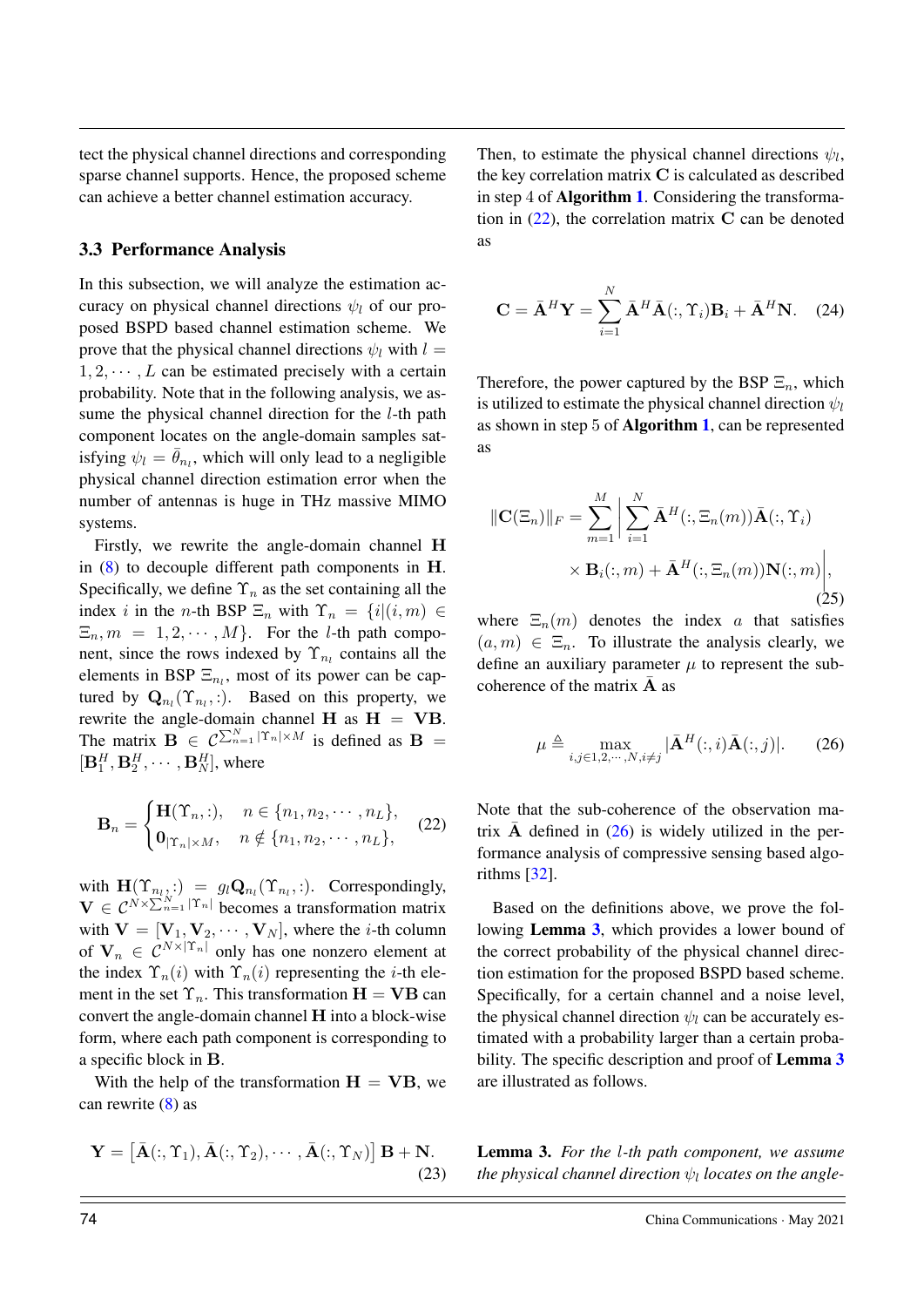$\emph{domain samples as $\psi_l=\bar{\theta}_{n_l}$. When}$ 

$$
\sum_{m=1}^{M} \mathbf{B}_{n_l}(\chi(\Xi_{n_l}(m)), m) - \mu \sqrt{|\Upsilon_{n_l}|} \|\mathbf{B}_{n_l}\|_F
$$

$$
-2\mu \sum_{n_i \in \mathcal{L} \setminus n_l} \sqrt{|\Upsilon_{n_i}|} \|\mathbf{B}_{n_i}\|_F \ge 2\sqrt{M\sigma^2\alpha}
$$
(27)

*holds with* χ(·) *denoting the index transformation as*  $\chi(\Xi_{n_l}(m)) = \Xi_{n_l}(m) - \min \Upsilon_{n_l} + 1$  and  $\mathcal{L} =$  ${n_1, n_2, \cdots, n_L}$ *, the proposed BSPD based channel estimation scheme can accurately estimate*  $\psi_l$  *with a probability exceeding*

$$
\left(1 - 0.8\alpha^{-\frac{1}{2}}e^{-\frac{\alpha}{2}}\right)^M,\tag{28}
$$

*with*  $\alpha$  *is a constant.* 

#### *Proof.* See Appendix A.

Lemma 3 indicates that for a certain channel and a noise level, the correct probability of the physical channel direction estimation can be lower-bounded by  $(28)$ . We can observe from  $(28)$  that when the correct probability in (28) locates in the feasible domain as  $0 \leq \left(1 - 0.8 \alpha^{-\frac{1}{2}} e^{-\frac{\alpha}{2}}\right)^M \leq 1$ , the correct probability will monotonically increase from 0 to 1 rapidly when  $\alpha$  grows up. Therefore, considering that the allowed  $\alpha$ is large given  $\mu$  and  $\|\mathbf{B}_n\|_F$  when the noise power  $\sigma^2$ is relatively small, the correct probability of the physical channel direction estimation will approach 1 with a low noise level. Therefore, we can conclude that the proposed BSPD based channel estimation scheme is able to accurately estimate physical channel directions when the noise power is relatively small. This conclusion will be verified by simulation results in Section IV.

### 3.4 Complexity Analysis

In this subsection, we will provide the complexity analysis of the proposed BSPD based channel estimation scheme based on the number of complex multiplications. The complexity of the OMP and SOMP based schemes [18, 19] are also shown for comparison.

We can observe from **Algorithm 1** that the complexity of the proposed BSPD based scheme is mainly determined by steps 4, 5, 9, 10, and 15. Specifically, in step 4, the correlation matrix  $C$  is calculated by  $C = \overline{A}^H U$ . Since the dimension of  $\overline{A}$  and U are  $\bar{\mathbf{A}} \in \mathcal{C}^{N_{\text{RF}}P \times N}$  and  $\mathbf{U} \in \mathcal{C}^{PN_{\text{RF}} \times M}$ , we know that the complexity of step 4 is  $\mathcal{O}(N_{\text{RF}} P N M)$ . Then, we compute the norm of  $C(\Xi_n)$  of size  $M \times 1$  for N times in step 5. Therefore, the complexity of step 5 should be  $\mathcal{O}(MN)$ . In step 9, the non-zero elements at each subcarrier m are calculated as  $(19)$ , where the pseudoinverse of  $\bar{A}(:, \Upsilon_{l,m}) \in C^{N_{\text{RF}}P \times (2\Delta+1)}$  is generated together with the multiplication between  $\overline{A}^{\dagger}(:, \Upsilon_{l,m})$ and  $\mathbf{u}_m \in \mathcal{C}^{N_{\text{RF}}P \times 1}$ . Consequently, step 9 requires the complexity  $\mathcal{O}(MN_{\text{RF}}P\Delta^2)$ . Similarly, the complexity of step 10, which contains a multiplication between  $\overline{\mathbf{A}}^{\dagger}(:, \Upsilon_{l,m})$  and  $\hat{\mathbf{s}}_{l,m} \in \mathcal{C}^{N_{\text{RF}}P \times 1}$ , is  $\mathcal{O}(MN_{\text{RF}}P\Delta)$ . In addition, the sparse angle-domain channel at each subcarrier  $m$  is recovered in step 15 with a multiplication between  $\bar{\mathbf{A}}^{\dagger}(:,\Omega_m) \in \mathcal{C}^{N_{\text{RF}}P \times (L(2\Delta+1))}$  and  $y_m \in C^{N_{\text{RF}}P \times 1}$ . Therefore, the step 15 involves the complexity of  $\mathcal{O}(MN_{\text{RF}}PL^2\Delta^2)$ . Finally, considering that steps 4, 5, 9, and 10 are carried out for L times, the total complexity of the proposed BSPD based scheme can be represented as

$$
\mathcal{O}(MNN_{\text{RF}}PL) + \mathcal{O}(MNL)
$$
  
+  $\mathcal{O}(MN_{\text{RF}}PL\Delta^2) + \mathcal{O}(MN_{\text{RF}}PL^2\Delta^2)$ . (29)

For comparison, both the OMP and SOMP based channel estimation schemes require the complexity of  $\mathcal{O}(MNN_{\text{RF}}PL\Delta) + \mathcal{O}(MN_{\text{RF}}PL^3\Delta^3)$  [18, 19]. Generally, due to the sparsity of the THz channel, the size of the SDW is relatively small, e.g.,  $\Delta = 4 \ll$  $N = 256$ . Therefore, we can conclude that the proposed BSPD based scheme enjoys a lower complexity than the existing OMP and the SOMP based schemes [18, 19].

### IV. SIMULATION RESULTS

In this section, we provide simulation results for the proposed BSPD based channel estimation scheme. We consider a multi-user THz wideband MIMO-OFDM system. The system parameters are set as:  $N = 256$ ,  $K = 8$ ,  $N_{\text{RF}} = 8$ ,  $f_c = 100$  GHz,  $B = 15$  GHz and  $M = 512$ . Note that  $B = 15$  GHz is a reasonable setting for THz systems to reach target transmission rate as 1 Tb/s in future 6G networks [3]. The multipath THz channel is generated with the following parameters:  $L = 3$ ,  $g_l \sim \mathcal{CN}(0, 1)$ ,  $\bar{\psi}_l \sim \mathcal{U}(-\frac{\pi}{2})$  $\frac{\pi}{2}, \frac{\pi}{2}$  $\frac{\pi}{2})$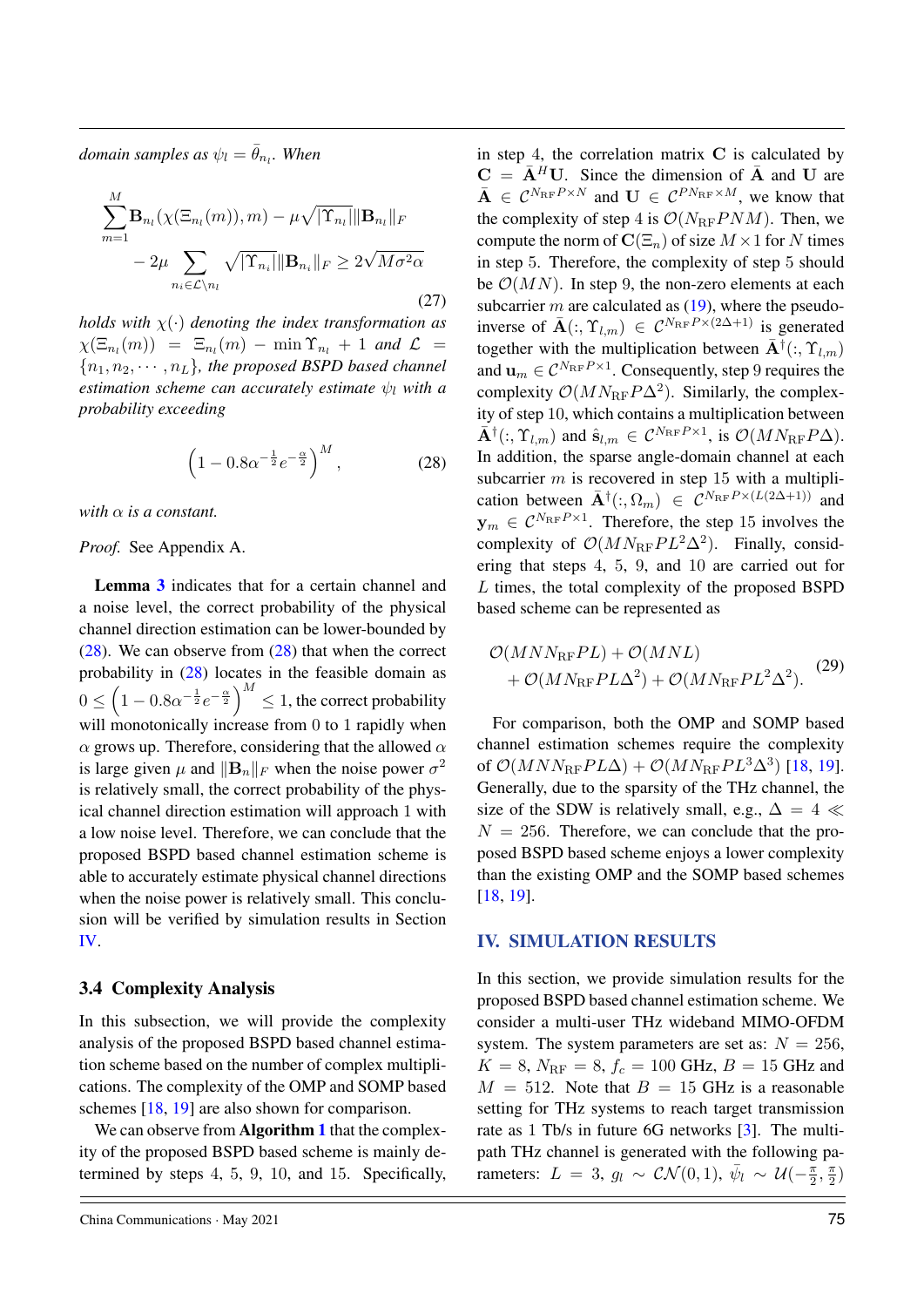

Figure 3. *The correct probability of the physical channel direction estimation of the proposed BSPD based channel estimation scheme.*

and  $\max_l \tau_l = 20$  ns. Finally, the signal-to-noise ratio (SNR) is defined as  $\frac{1}{\sigma^2}$ .

Figure 3 provides the physical channel direction estimation accuracy of the proposed BSPD based scheme. We set the physical channel directions of the channel path components as  $\psi_1 = \bar{\theta}_{193}$  =  $0.5039, \psi_2 = \bar{\theta}_{193} = -0.8711, \psi_3 = \bar{\theta}_{193} =$ −0.3008. The probability that the proposed BSPD based scheme could correctly estimate the physical channel direction  $\psi_1$  is shown in Figure 3. Besides, the lower bound of the correct probability of the physical channel direction estimation, which is proved by Lemma 3, is also illustrated for comparison. From Figure 3, we can observe that when the SNR is larger than −25 dB, the proposed BSPD based scheme has the ability to obtain the correct physical channel direction with a probability of 1. This indicates that the proposed scheme can estimate the physical channel direction accurately even in low SNR regions. Moreover, we can observe that the correct probability of the physical channel direction estimation achieved by the proposed scheme is tightly lower-bounded by the bound proved in Lemma 3, which is consistent with our analysis in Subsection 3.3.

Figure 4 illustrates the normalized mean square error (NMSE) performance against SNR of the proposed BSPD based scheme and existing schemes, including SOMP based scheme [18] and OMP based scheme [19]. For the OMP based scheme, we carry out the OMP algorithm once every 16 subcarrier.Then, the

![](_page_10_Figure_5.jpeg)

Figure 4. *NMSE performance comparison against SNR.*

sparse channel supports of these 16 subcarriers are obtained by the OMP algorithm based on the common support assumption. For all considered schemes,  $P = 10$  time slots per user are utilized for pilot transmission. The size of SDWs is set as  $\Delta = 4$  for the proposed BSPD based scheme. For a fair comparison, we assume the sparsity level in OMP based scheme and SOMP based scheme is  $L(2\Delta + 2) = 27$ . The oracle LS scheme is also considered as a benchmark for comparison, where the sparse channel supports of the wideband channel  $\bar{\mathbf{h}}_m$  are assumed to be known perfectly. We can observe from Figure 4 that the proposed BSPD scheme outperforms existing schemes [18, 19] in all SNR regions. This is because the BSPD based scheme exploits the specific sparse property of the wideband channel with the beam slit effect. Moreover, our proposed BSPD scheme can approach the NMSE performance of the ideal oracle LS scheme.

Figure 5 provides the NMSE performance against pilot length  $P$ , where SNR is set as 20 dB. Other parameters are the same as those in Figure 4. We can observe from Figure 5 that the NMSE achieved by all schemes decrease as the pilot sequence becomes longer. In all considered length of pilots P, the proposed BSPD based scheme can achieve better NMSE performance than existing schemes, and it can approach the NMSE performance of the ideal oracle LS scheme. Particularly, in the case with a short length of pilots (e.g.,  $P = 4$  and  $P = 8$ ), the performance gap between the proposed BSPD based scheme and existing schemes is quite large. This indicates that the BSPD based scheme can efficiently reduce the pilot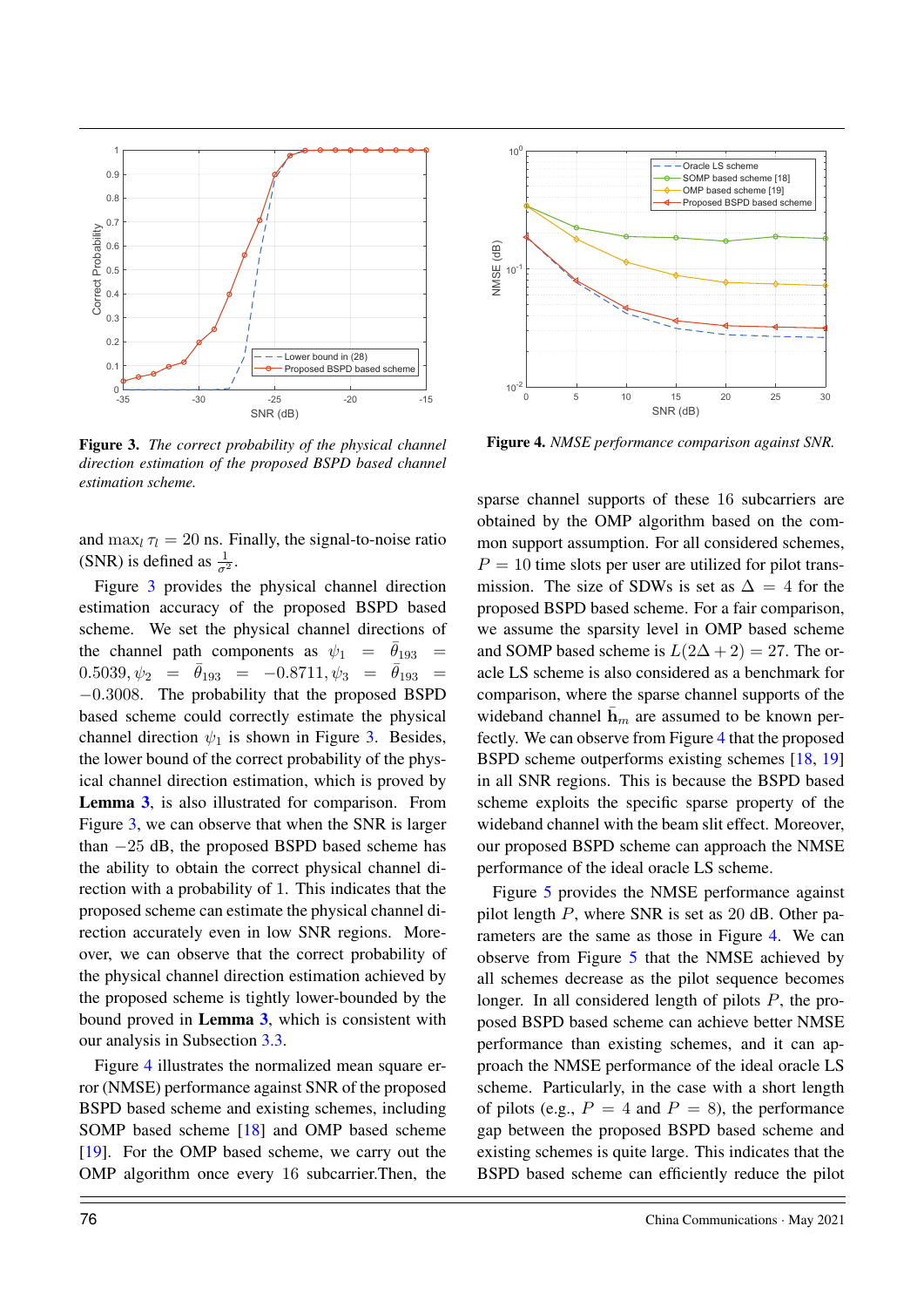![](_page_11_Figure_0.jpeg)

Figure 5. *NMSE performance comparison against the pilot length* P*.*

![](_page_11_Figure_2.jpeg)

Figure 6 shows the NMSE performance against the bandwidth B. The range of the bandwidth is from 1 GHz to 15 GHz, and other parameters are set as SNR  $= 20$  dB and  $P = 10$ . We can observe from Figure 6 that when the bandwidth is small, e.g., 1 GHz, both the SOMP based scheme and the proposed scheme can achieve the near-optimal NMSE performance. However, when the bandwidth becomes larger, the NMSE performance of the SOMP and OMP based scheme gradually degrade. This is because the assumption of a common sparse channel support utilized in the SOMP and OMP based schemes cannot deal with the frequency-dependent sparse channel supports caused by the beam split effect. In contrast, the proposed BSPD based scheme is robust to the bandwidth B, and can achieve the near-optimal NMSE performance with different bandwidths.

### V. CONCLUSION

In this paper, we investigated the channel estimation problem in wideband THz systems, where the beam split effect was considered. We proposed an efficient BSPD based wideband channel estimation scheme. Firstly, we proved the one-to-one match between the physical channel direction and the BSP, and the SDW generated by expanding the BSP corresponds to the sparse supports of the channel path component. Based on this proof, we propose to estimate the physical channel directions by using the BSPs, and then re-

![](_page_11_Figure_7.jpeg)

Figure 6. *NMSE performance comparison against the bandwidth* B*.*

cover the sparse channel supports by exploiting the SDWs generated by expanding the BSPs. Simulation results show that the proposed scheme can achieve better NMSE performance than existing schemes.

## ACKNOWLEDGEMENT

This work was supported in part by the National Key Research and Development Program of China (Grant No. 2020YFB1805005), in part by the National Natural Science Foundation of China (Grant No. 62031019), and in part by the European Commission through the H2020-MSCA-ITN META WIRELESS Research Project under Grant 956256.

### APPENDIX A. PROOF OF LEMMA 3

*Proof.* For the *l*-th path component, the physical channel direction  $\psi_l$  can be accurately estimated if

$$
\|\mathbf{C}(\Xi_{n_l})\|_F \geq \max_{n \notin \mathcal{L}} \|\mathbf{C}(\Xi_n)\|_F. \tag{30}
$$

We consider a specific case  $D$  that the noise term in (25) is bounded by a constant  $\gamma$  as

$$
\mathcal{D} = \left\{ |\bar{\mathbf{A}}^H(:,\Xi_n(m))\mathbf{N}(:,m)|^2 \le \gamma, m = 1, \cdots, M \right\},\tag{31}
$$

where  $\gamma$  is defined as  $\gamma = \sigma^2 \alpha$ . Based on **Lemma 4** proved in Appendix B, the case  $D$  will occur with a probability exceeding (28).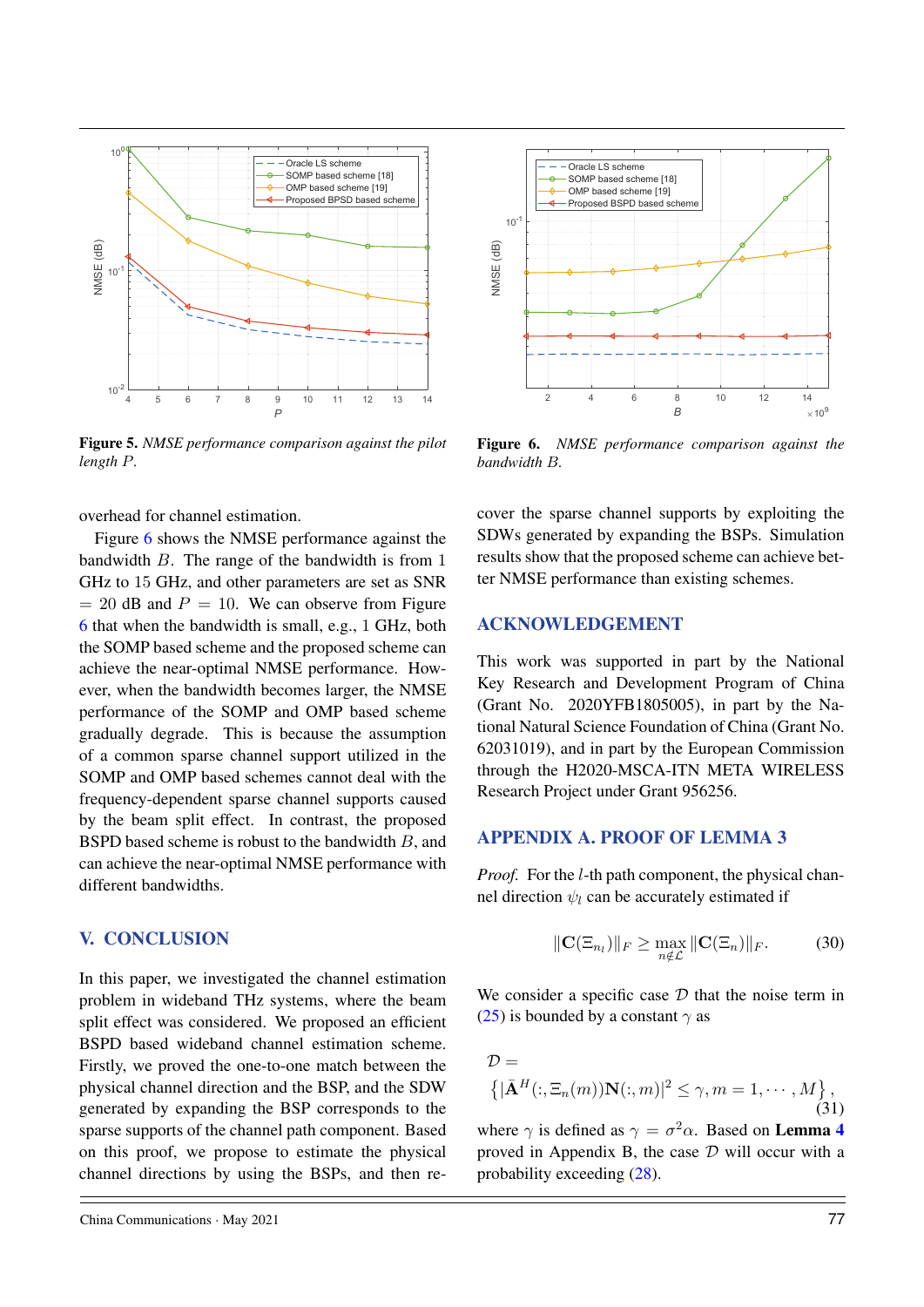In this case, we can bound the right side of  $(30)$  according to  $(25)$  as

$$
\max_{n \notin \mathcal{L}} |\mathbf{C}(\Xi_n)| |_{F} \leq \max_{n \notin \mathcal{L}} \sum_{m=1}^{M} |\bar{\mathbf{A}}^H(:, \Xi_n(m)) \mathbf{N}(:, m)|
$$

$$
+ \max_{n \notin \mathcal{L}} \sum_{m=1}^{M} \sum_{n_i \in \mathcal{L}} ||\mathbf{B}_{n_i}(:, m)||_{F}
$$

$$
\times ||\bar{\mathbf{A}}^H(:, \Xi_n(m))\bar{\mathbf{A}}(:, \Upsilon_{n_i})||_{F}.
$$
(32)

Considering the noise matrix  $N$  is composed of M vectors with Gaussian distribution and case  $D$  happens, we can obtain

$$
|\bar{\mathbf{A}}^H(:,\Xi_n(m))\mathbf{N}(:,m)|^2 \le \gamma = \sigma^2 \alpha.
$$
 (33)

In addition, due to the definition of  $\mu$  in (26), we have  $\|\bar{\mathbf{A}}^H(:,\Xi_n(m))\bar{\mathbf{A}}(:,\Upsilon_{n_i})\|_F \leq \sqrt{|\Upsilon_{n_i}|}\mu$ . Therefore, considering  $\sum_{m=1}^{M} ||\mathbf{B}_{n_i}(:,m)||_2 = ||\mathbf{B}_{n_i}||_F$ , we can obtain the upper bound of the right side of  $(30)$  as

$$
\max_{n \notin \mathcal{L}} \|\mathbf{C}(\Xi_n)\|_F \le \sqrt{M\sigma^2 \alpha} + \mu \sum_{n_i \in \mathcal{L}} \sqrt{|\Upsilon_{n_i}|} \|\mathbf{B}_{n_i}\|_F. \tag{34}
$$

On the other hand, we can obtain the lower bound of the left side of  $(30)$  as

$$
\|\mathbf{C}(\Xi_{n_l})\|_F
$$
  
\n
$$
\geq \sum_{m=1}^M \left( |\bar{\mathbf{A}}^H(:,\Xi_{n_l}(m))\bar{\mathbf{A}}(:,\Upsilon_{n_l})\mathbf{B}_{n_l}(:,m)| - |\bar{\mathbf{A}}^H(:,\Xi_{n_l}(m))\mathbf{N}(:,m)| - \sum_{n_i \in \mathcal{L} \setminus n_l} |\bar{\mathbf{A}}^H(:,\Xi_{n_l}(m))\bar{\mathbf{A}}(:,\Upsilon_{n_i})\mathbf{B}_{n_i}(:,m)| \right). \tag{35}
$$

Based on the definition of the analog combining matrix  $\bar{\mathbf{A}}$ , we know that  $|\bar{\mathbf{A}}^H(:, i)\bar{\mathbf{A}}(:, i)| = 1$  and  $|\bar{\mathbf{A}}^H(:, i)|$  $|j_{i}, i\rangle \overline{A}(:, j)| \geq 0$  for  $i \neq j$ . Hence, the first term in the right side of  $(35)$  can be bounded as

$$
\sum_{m=1}^{M} |\bar{\mathbf{A}}^{H}(:,\Xi_{n_l}(m))\bar{\mathbf{A}}(:,\Upsilon_{n_l})\mathbf{B}_{n_l}(:,m)|
$$
\n
$$
\geq \sum_{m=1}^{M} |\mathbf{B}_{n_l}(\chi(\Xi_{n_l}(m)),m)|,
$$
\n(36)

where  $\chi(\cdot)$  denotes the index transformation as  $\chi(\Xi_{n_l}(m)) = \Xi_{n_l}(m) - \min \Upsilon_{n_l} + 1$ . Similar to (33), we can bound the second term in the right side of  $(35)$ we can bound the second term in the right side of (33)<br>as  $-|\bar{\mathbf{A}}^H(:,\Xi_{n_l}(m))\mathbf{N}(:,m)| \geq -\sqrt{\sigma^2\alpha}$ . Then, according to the operation on the second term in the right side of (32), the lower bound of the third term in the right side of (35) can be represented as

$$
\sum_{m=1}^{M} \sum_{n_i \in \mathcal{L} \setminus n_l} |\bar{\mathbf{A}}^H(:,\Xi_{n_l}(m))\bar{\mathbf{A}}(:,\Upsilon_{n_i})\mathbf{B}_{n_i}(:,m)|
$$
  

$$
\leq \mu \sum_{n_i \in \mathcal{L} \setminus n_l} \sqrt{|\Upsilon_{n_i}||\mathbf{B}_{n_i}||_F}.
$$
 (37)

Combining the above analysis in  $(36)$  and  $(37)$ , we can conclude that

$$
\|\mathbf{C}(\Xi_{n_l})\|_F \ge \sum_{m=1}^M \mathbf{B}_{n_l}(\chi(\Xi_{n_l}(m)), m) - \sqrt{M\sigma^2\alpha} - \mu \sum_{n_i \in \mathcal{L} \setminus n_l} \sqrt{|\Upsilon_{n_i}|} \|\mathbf{B}_{n_i}\|_F.
$$
\n(38)

Therefore, based on the bounds in  $(34)$  and  $(38)$ , we can conclude that when

$$
\sum_{m=1}^{M} \mathbf{B}_{n_l}(\chi(\Xi_{n_l}(m)), m) - \mu \sqrt{|\Upsilon_{n_l}|} \|\mathbf{B}_{n_l}\|_F
$$

$$
-2\mu \sum_{n_i \in \mathcal{L} \setminus n_l} \sqrt{|\Upsilon_{n_i}|} \|\mathbf{B}_{n_i}\|_F \ge \sqrt{2M\sigma^2\alpha},
$$
(39)

 $(30)$  is guaranteed under the case  $D$ , and consequently the physical channel direction  $\psi_l$  can be accurately estimated with a probability exceeding (28). Thus, the proof is completed.

#### APPENDIX B. LEMMA 4

Lemma 4. *Assuming each column of the noise matrix* N *in (8) is a Gaussian vector satisfying* N(:, m) ∼  $\mathcal{CN}(\mathbf{0}_{QN_\text{RF}},\sigma^2 \mathbf{I}_{QN_\text{RF}})$ , we have the probability that *the case* D *in (31) happens satisfies*

$$
\Pr\left\{\mathcal{D}\right\} \ge \left(1 - 0.8\alpha^{-\frac{1}{2}}e^{-\frac{\alpha}{2}}\right)^M,\tag{40}
$$

*where*  $\gamma$  *is defined as*  $\gamma = \sigma^2 \alpha$ *.* 

*Proof.* We first consider a certain subcarrier m. Since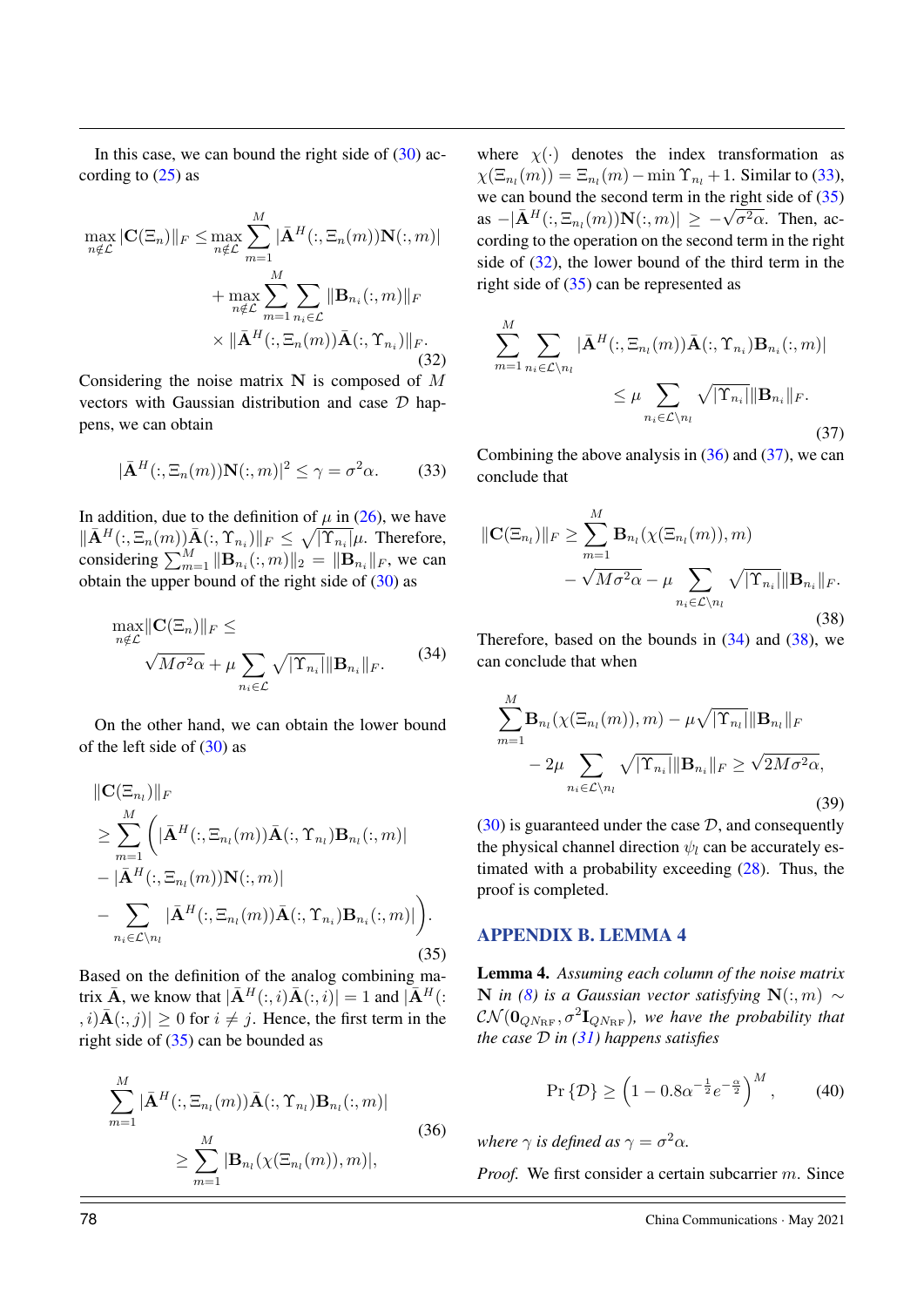the noise vector  $\mathbf{N}(:, m)$  is a Gaussian vector,  $\bar{\mathbf{A}}^H$ .  $,\Xi_n(m)$ ) $\mathbf{N}(:,m)$  in the case  $\mathcal D$  should satisfy Gaussian distribution. The mean and the variance of  $\bar{\mathbf{A}}^H(:,\Xi_n(m))\mathbf{N}(:,m)$  are 0 and  $\sigma^2\bar{\mathbf{A}}^H(:,\Xi_n(m))\bar{\mathbf{A}}(:,$  $, \Xi_n(m)$ ). We have

$$
\Pr\left\{ \left| \bar{\mathbf{A}}^{H}(:, \Xi_n(m)) \mathbf{N}(:, m) \right|_2^2 \leq \gamma \right\}
$$
  
\n
$$
\stackrel{(a)}{=} \Pr\left\{ \sigma^2 \left| \bar{\mathbf{A}}^{H}(:, \Xi_n(m)) \bar{\mathbf{A}}(:, \Xi_n(m)) \right| |d|^2 \leq \gamma \right\}
$$
  
\n
$$
\stackrel{(b)}{=} \Pr\left\{ |d|^2 \leq \frac{\gamma}{\sigma^2} \right\},
$$
\n(41)

where  $(a)$  comes from defining d as a unit Gaussian variable with mean  $\theta$  and variation 1, and  $(b)$  comes from  $\left|\bar{\mathbf{A}}^{H}(:,\Xi_n(m))\bar{\mathbf{A}}(:,\Xi_n(m))\right|=1.$ 

To obtain the probability  $Pr\left\{|d|^2 \leq \frac{2}{\sigma^2}\right\}$  $\left\{\frac{\gamma}{\sigma^2}\right\}$ , we list a useful lemma [32] as follow.

Lemma 5. *When* d *is a unit Gaussian variable with mean* 0 *and variation* 1*, we have*

$$
\Pr\left\{|d|^2 \ge r^2\right\} \le 0.8r^{-1}e^{-\frac{r^2}{2}} \tag{42}
$$

*Proof.* See Lemma 4 in [32].

Based on  $(42)$  in **Lemma 5**, we have

$$
\Pr\left\{|d|^2 \le \frac{\gamma}{\sigma^2}\right\} \n= 1 - \Pr\left\{|d|^2 \ge \frac{\gamma}{\sigma^2}\right\} \stackrel{(a)}{\ge 1} - 0.8\alpha^{-\frac{1}{2}}e^{-\frac{\alpha}{2}},
$$
\n(43)

where (a) comes from (42) and  $\gamma = \sigma^2 \alpha$ . Considering that the case  $D$  in  $(31)$  indicates  $\left|\bar{\mathbf{A}}^{H}(:,\Xi_n(m))\mathbf{N}(:,m)\right|$ 2  $\frac{2}{2} \leq \gamma$  holds for all subcarriers  $m = 1, 2, \cdots, M$ , we can obtain

$$
\Pr\{\mathcal{D}\}\
$$
\n
$$
= \Pr\left\{ \left| \bar{\mathbf{A}}^{H}(:, \Xi_n(m)) \mathbf{N}(:, m) \right|_2^2 \leq \gamma \right\} \quad (44)
$$
\n
$$
\stackrel{(a)}{\geq} \left( 1 - 0.8\alpha^{-\frac{1}{2}} e^{-\frac{\alpha}{2}} \right)^M,
$$

where  $(a)$  comes from  $(43)$ . Therefore, the proof is completed.

#### **References**

- [1] T. S. Rappaport, Y. Xing, *et al.*, "Wireless communications and applications above 100 ghz: Opportunities and challenges for 6g and beyond," *IEEE Access*, vol. 7, 2019, pp. 78 729–78 757.
- [2] M. Giordani, M. Polese, *et al.*, "Toward 6g networks: Use cases and technologies," *IEEE Communications Magazine*, vol. 58, no. 3, 2020, pp. 55–61.
- [3] Z. Zhang, Y. Xiao, *et al.*, "6g wireless networks: Vision, requirements, architecture, and key technologies," *IEEE Vehicular Technology Magazine*, vol. 14, no. 3, 2019, pp. 28– 41.
- [4] Z. Chen, X. Ma, *et al.*, "A survey on terahertz communications," *China Communications*, vol. 16, no. 2, 2019, pp. 1–35.
- [5] C. Han, A. O. Bicen, et al., "Multi-wideband waveform design for distance-adaptive wireless communications in the terahertz band," *IEEE Transactions on Signal Processing*, vol. 64, no. 4, 2015, pp. 910–922.
- [6] R. W. Heath, N. Gonzalez-Prelcic, *et al.*, "An overview of signal processing techniques for millimeter wave mimo systems," *IEEE journal of selected topics in signal processing*, vol. 10, no. 3, 2016, pp. 436–453.
- [7] O. El Ayach, S. Rajagopal, *et al.*, "Spatially sparse precoding in millimeter wave mimo systems," *IEEE transactions on wireless communications*, vol. 13, no. 3, 2014, pp. 1499– 1513.
- [8] L. You, X. Gao, *et al.*, "Bdma for millimeter-wave/terahertz massive mimo transmission with per-beam synchronization," *IEEE Journal on Selected Areas in Communications*, vol. 35, no. 7, 2017, pp. 1550–1563.
- [9] S. A. Busari, K. M. S. Huq, *et al.*, "Generalized hybrid beamforming for vehicular connectivity using thz massive mimo," *IEEE Transactions on Vehicular Technology*, vol. 68, no. 9, 2019, pp. 8372–8383.
- [10] Z. Xiao, P. Xia, *et al.*, "Codebook design for millimeterwave channel estimation with hybrid precoding structure," *IEEE Transactions on Wireless Communications*, vol. 16, no. 1, 2016, pp. 141–153.
- [11] S. Hur, T. Kim, *et al.*, "Millimeter wave beamforming for wireless backhaul and access in small cell networks," *IEEE transactions on communications*, vol. 61, no. 10, 2013, pp. 4391–4403.
- [12] T. S. Rappaport, S. Sun, *et al.*, "Millimeter wave mobile communications for 5g cellular: It will work!" *IEEE access*, vol. 1, 2013, pp. 335–349.
- [13] X. Rao and V. K. Lau, "Distributed compressive csit estimation and feedback for fdd multi-user massive mimo systems," *IEEE Transactions on Signal Processing*, vol. 62, no. 12, 2014, pp. 3261–3271.
- [14] J. Lee, G.-T. Gil, *et al.*, "Channel estimation via orthogonal matching pursuit for hybrid mimo systems in millimeter wave communications," *IEEE Transactions on Communications*, vol. 64, no. 6, 2016, pp. 2370–2386.
- [15] Z. Marzi, D. Ramasamy, *et al.*, "Compressive channel estimation and tracking for large arrays in mm-wave picocells," *IEEE Journal of Selected Topics in Signal Processing*, vol. 10, no. 3, 2016, pp. 514–527.
- [16] Z. Wan, Z. Gao, *et al.*, "Compressive sensing based channel estimation for millimeter-wave full-dimensional mimo

#### China Communications · May 2021 79